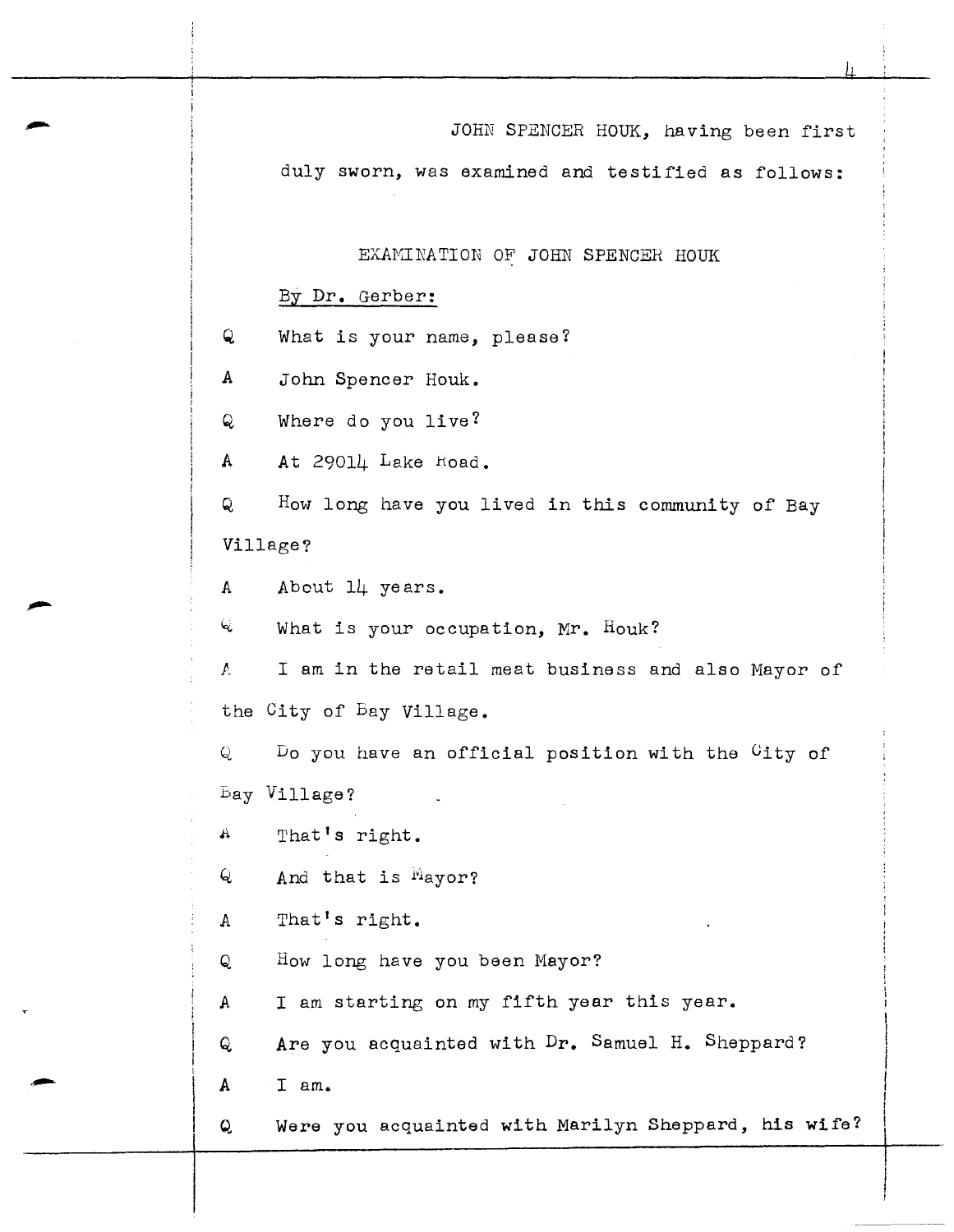A Yes, I was.

Q How long have you known Sam and Marilyn Sheppard? A About two and a half years. Q Where did that acquaintanceship and knowledge begin, where were they living at the time? A They were living three doors east of us on Lake Road. Q Were you social friends? A Yes, we were. Q Did you and your wife visit back and forth with Dr. Sam Sheppard and Marilyn Sheppard? A Yes, we did. 4 Did they visit you? A Yes, they did.  $Q$  Do you own anything in common with  $Dr$ . Sam Sheppard? A Yes. We owned a boat in common. Q What kind of a boat is that?  $A$  A l $\downarrow$  foot aluminum outboard motor boat.  $Q$  could you describe it, please, more? *<sup>A</sup>*Well, it is about 14 feet long and made of aluminum, and it is just an ordinary 14 foot outboard motor boat. Q Does it have any compartments in it or is it just walls and places to sit down? A Well, there is walls and places to sit down, and there is a quarter-deck over the top in the front. But it is not enclosed except by the deck itself.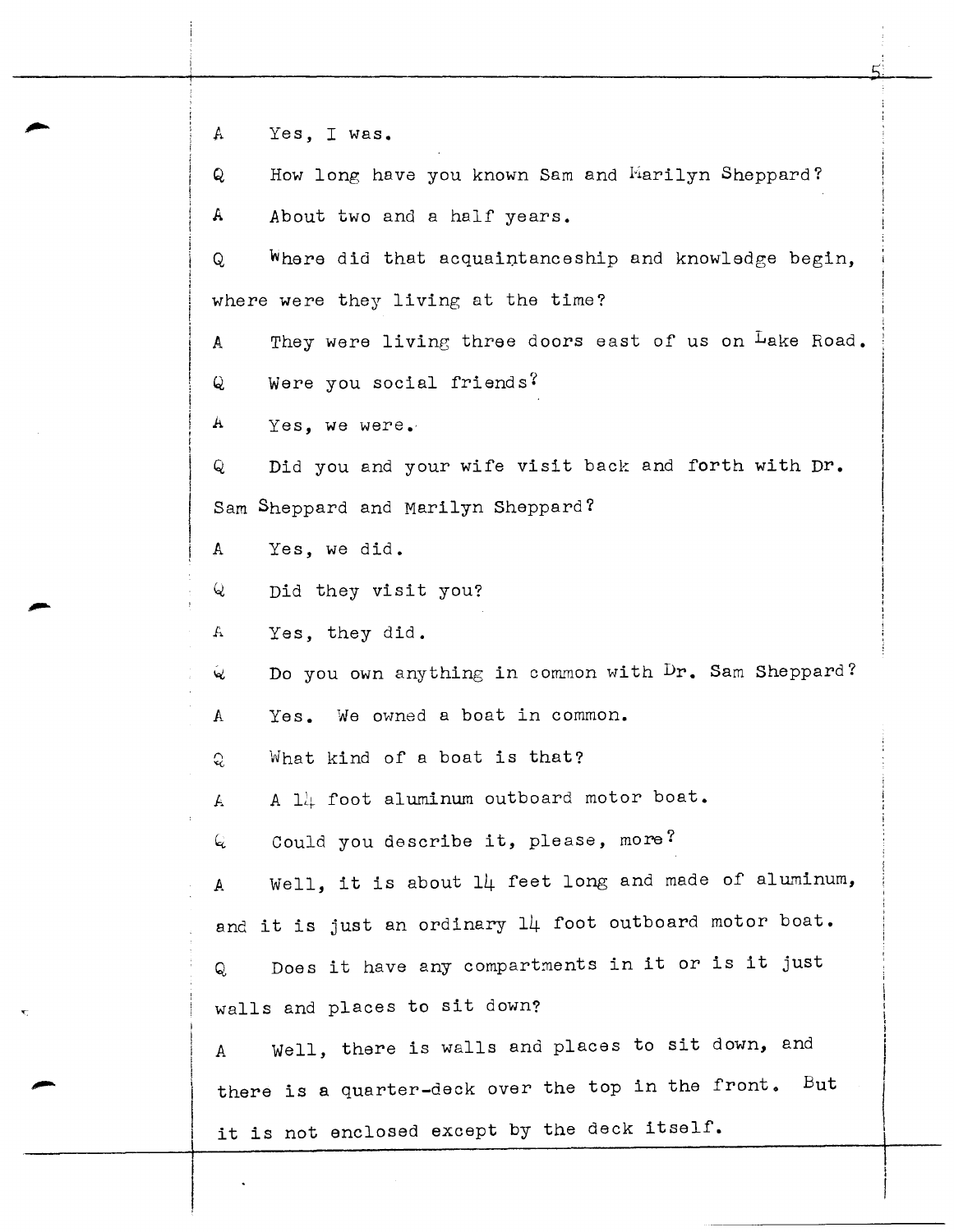Q It was propelled by an outboard motor you say? A That's right.  $\mathcal U$  could it be propelled by oars? *<sup>A</sup>*It could be, yes. Q When did you acquire the boat? A I can't remember exactly. I think it was the summer before last. Q That would be the summer of 1952? *<sup>A</sup>*I believe that's right, but I am not sure. 4 Was the motor acquired, the outboard motor acquired at the same time? *A* No, sir.  $\mathcal{L}$  Who used the motor boat, the outboard motor boat? <sup>A</sup>Well, all of us used it. The Sheppards used it. Our family used it. And my son used it. Q Where is this boat kept? *<sup>A</sup>*It is normally kept in the boathouse that extends underneath the wall at our next door neighbor, the Bursinos. Where else is it kept? A On some occasions it would be pulled up on the beach behind the Sheppard home. Was this a light boat that could be carried? !  $\mathbf{A}$ One man couldn't carry it alone, but one man could 1· I pick up one end of it, either end.

I

 $\overline{\phantom{a}}$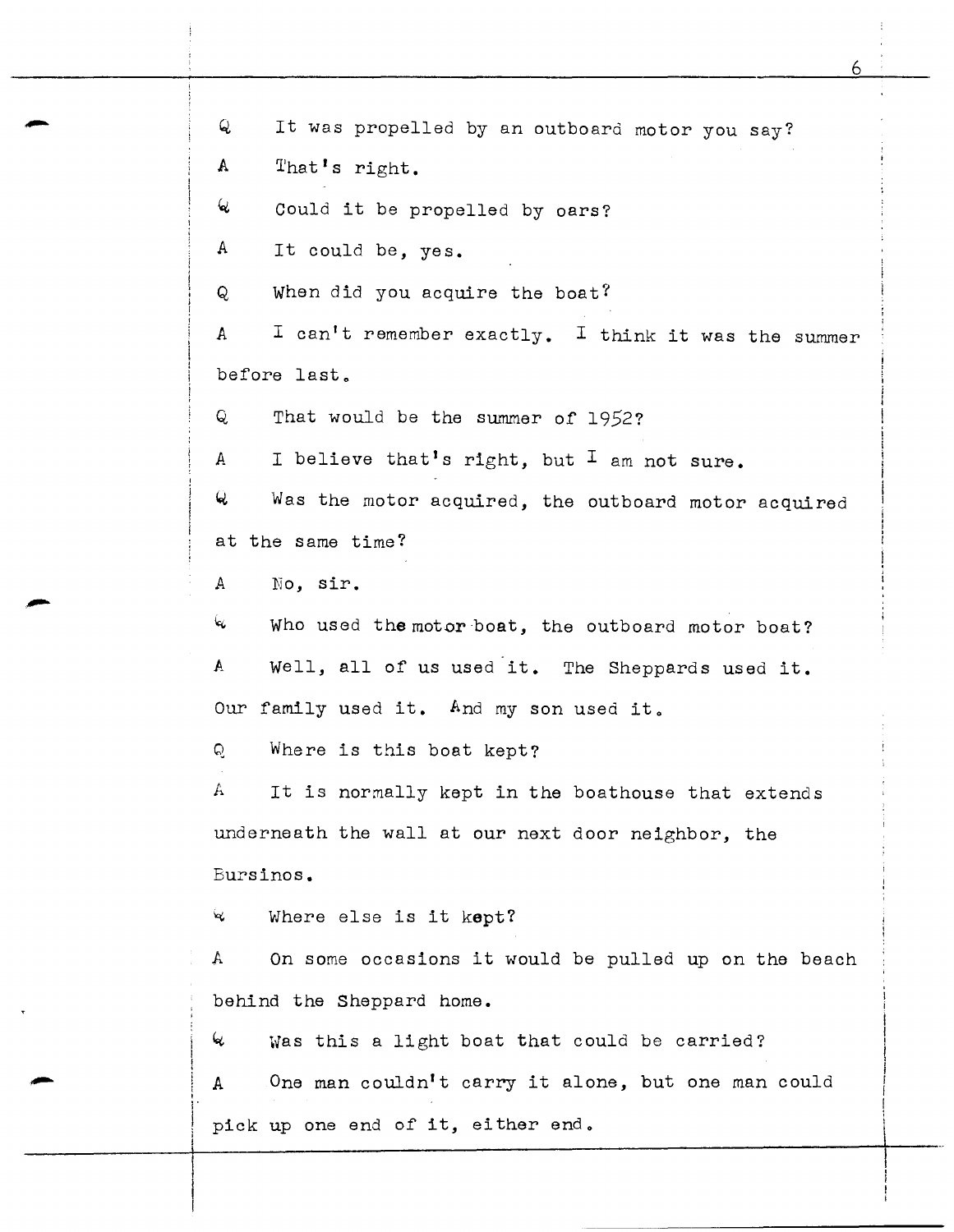Q And pull it or drag it ashore? A Yes. Q That is, pull it over the sand, over the beach? A Yes. Q Could one man also launch it?  $A$  Yes, sir. Q Can you recall the last time that you used the boat and who was in your company at the time you used the boat? A The last time I used the boat was on Friday night prior to this occurrence, and my brother-in-law, Paul Gerhardt,was with me. Q Where did you leeve the boat at that time when you finished using it? *A* In the bosthouse. Q Did you remove the outboard motor? A Yes, sir. Q And where was the outboard motor put? A Well, I have two of my own, and I was using one of them, and it was put in c box that I have behind my home down on the wall. Q Did Dr. Sheppard own an individual motor for the boat? Yes, he did.  $\mathbf{A}$ And you had two of your own? Q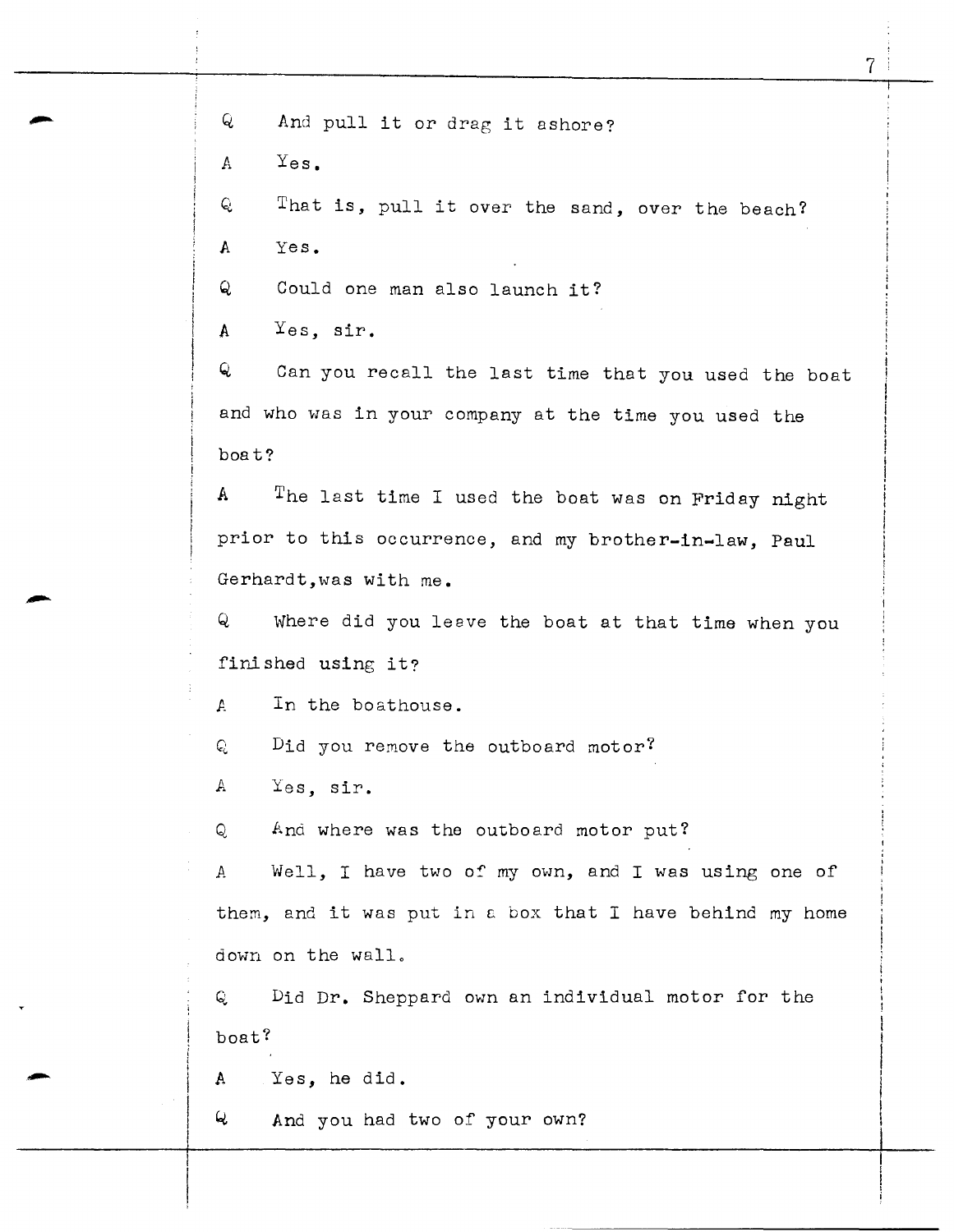A That'scorrect.

 $Q$   $I$ o your knowledge do you know whether or not anyone used the boat after you did?

A Not to my knowledge.

 $\omega$  Where was the boat on Saturday, July 3rd?

A Well, to the best of my knowledge it was where we left it the previous night on Friday in the boathouse. I can't be certain whether it was used or not, but to the best of my knowledge it was not.

Q Where was the boat on Sunday, July  $\mu$ th?

A I believe it was still in the boathouse.

Q Do you water-ski?

A No, sir.

 $Q$  Do you know anything about the paraphernalia necessary for water-skiing?

*P.* Yes, sir.

'-

 $\mathcal{L}$  What things are necessary for water-skiing?

A Well, the skis and a ski rope.

Q can you describe e ski?

A Well, a water-ski looks quite similar I believe to any other set of skis, and it has a place on it where the feet can be inserted and held with a rubber clamp of some sort.

 $\mathbf Q$ Can you describe a ski rope?

A Well, it is a long rope that is attached to a boat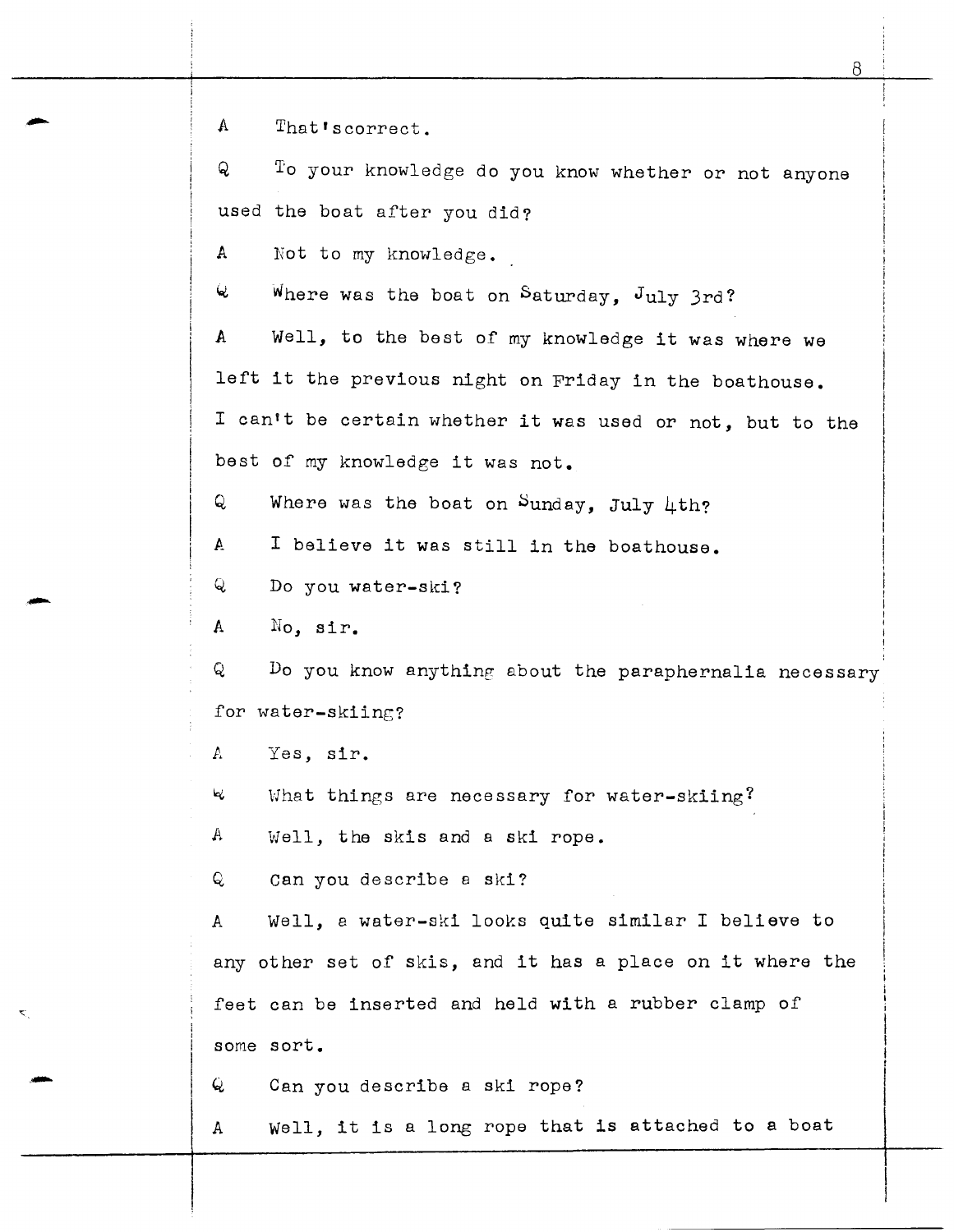on one end, and on the other end is a bar which the skier holds onto to pull him up.

Q How long is the bar?

A I wouldn't have any idea exactly how long it is. I would judge, oh, probably a foot long.

 $\mathcal{H}$  How thick is this bar, the diameter?

A I wouldn't know. Probably about an inch.

 $Q$  Do I understand you correctly that there are two ropes to the ski rope, it is a combination of two ropes?

A (no answer)

Q The end that fastens to the boat, does it fasten in two places or in one place?

A It fastens in one place.

Q One place, and when it attached to the bar are there two ropes that come out to the bar or one rope?

A I believe there are two.

Q Then the bar is attached on both ends, the rope is attached to both ends of the bar?

A Yes, sir.

Q Is it fastened by knots?

A I believe they are.

Q Were they any ski ropes in the boat, to your knowledge, at any time?

A Yes, there were on a lot of occasions.

Q Can you recollect how many ski ropes?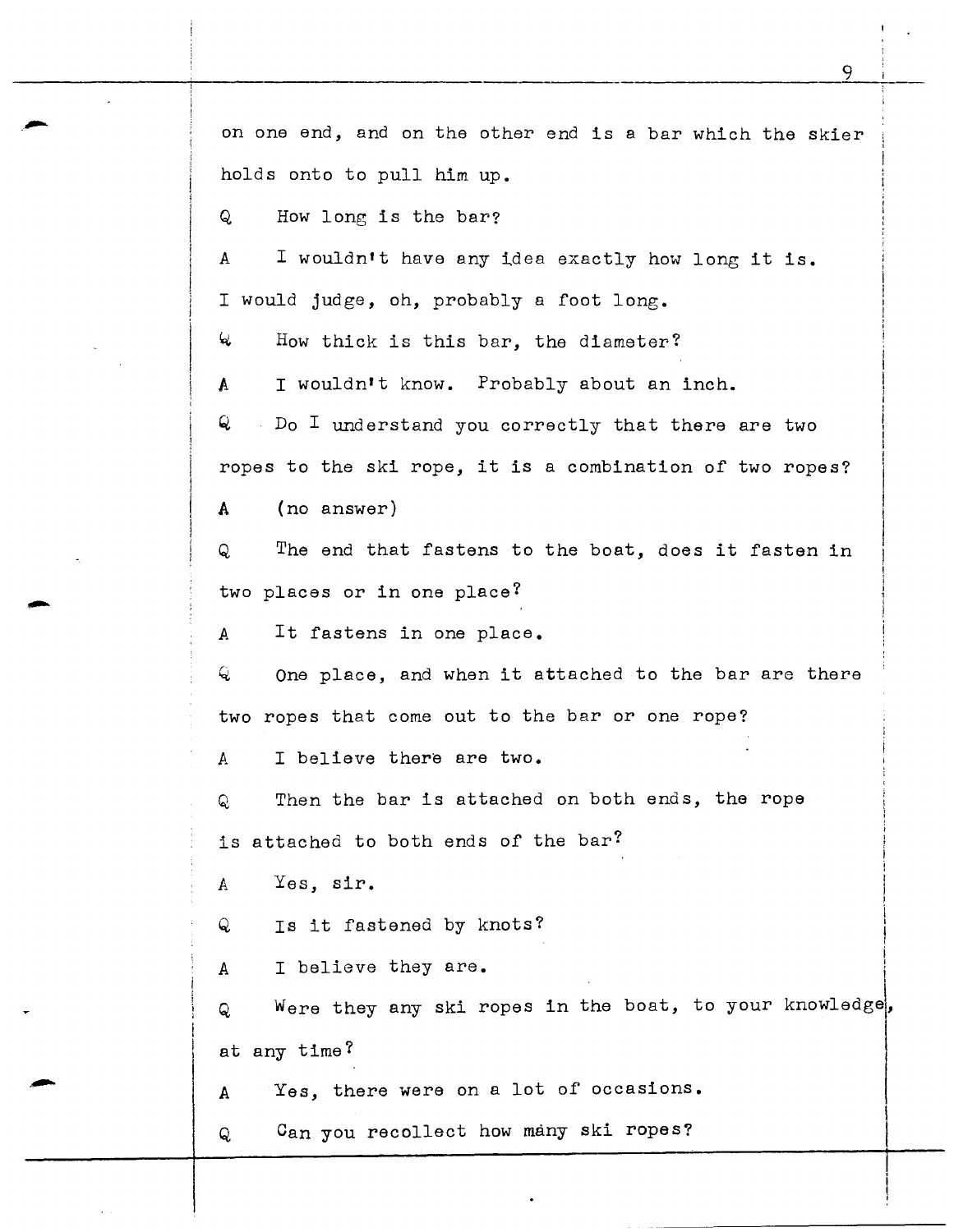$A$   $N$ o, not exactly. I believe, however, that there were at least three.

Q Did you see Dr. Sam Sheppard and Marilyn Sheppard on July 3rd?

<sup>A</sup>Yes, sir.

Q Do you recall at what hour that may have been? A It was between 6:15 and 6:30 on the evening of July 3rd.

Q Where did you see them?

A As I came home from work they were backing out of their driveway.  $I$  pulled in the driveway at my home and they drove past, heading west, and slowed down and hollered at me and said  $"$ Hi" or something like that. Q Did you talk to them by telephone on July 3rd after

6:15?

 $A = N_0$ , sir.

<sup>~</sup>Did you see Dr. Sheppard, Sam Sheppard, and his wife on  $July$  4th?

*A Yes,* sir.

Q Where did you see them?

 $^\textrm{A}$  . I saw them at their home, in response to his call. Q What time was that?

A  $A$ s near as I can determine it was about ten minutes to six in the morning.

Q What time did you get the call?

I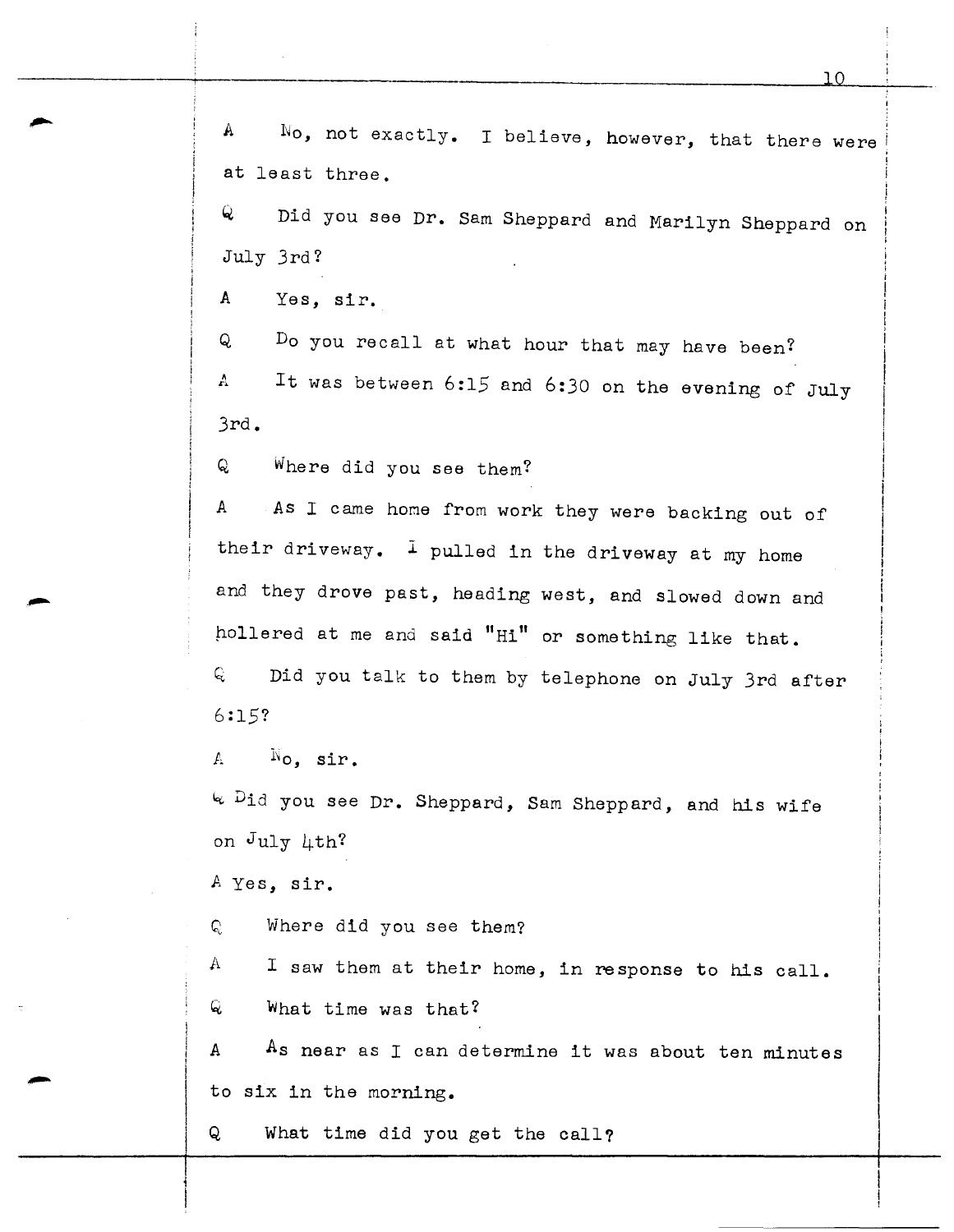A As I say, as near as I can determine it was about ten minutes to six. I didn't look at the clock at that I i time or a watch, but I am basing that on the time that I l the police station has a record of the time I called into I I them. As near as I can determine, the call that  $I$  received I was from 12 to 15 minutes before that call. i

Q Now, referring to July 3rd, at approximately 6:15 P.M. when you were driving by the Sheppard home, when you saw them backing out of the driveway, and then when they stopped, subsequently stopped to say hello at your drive $way$   $--$ 

A They didn't stop, sir. They slowed down.

Q Slowed down. That was the time, the only time that you can recall that you saw them on July 3rd, that is, at that time, no later than that?

 $A$   $N_0$ , sir.

 $\searrow$ 

Q And there were no telephone calls or communications subsequent to that time until  $5:45$  or  $5:47$  A.M. on July 4th?

A That's correct.

 $Q$  Is that what I understand you to say?

 $A$  That's right.

Q And who called you?

A Dr. Sam Sheppard.

w And what did he tell you?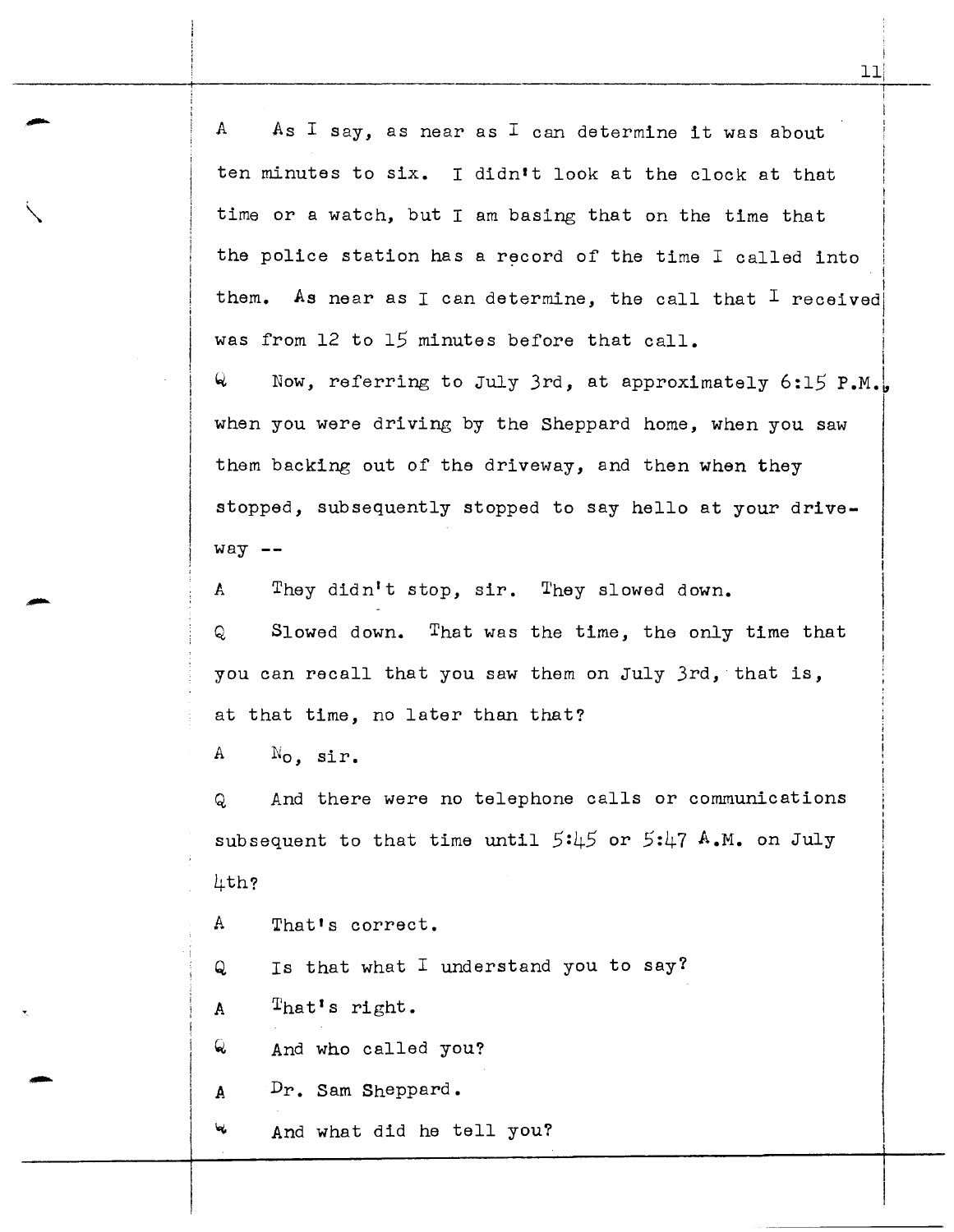A He said, "My God, Spen, get over here quick. I think they have killed Marilyn." And I said, "What?" He said, "My God, get over quick."

Q was that all the conversation?

A Yes, sir.

Q Then what did you do?

 $\mathtt{A}$  a  $\mathtt{I}$  grabbed some clothes that were laying there and threw them on, as did my wife, and we hurried downstairs, got into our station wagon and drove directly to the Sheppard home.

Q Now, where is the telephone located over which you received the call?

*A* night next to my bed.

Q Do you recall now who was in your home on the night of July 3rd?

A Just our immediate family.

 $\epsilon$  That would be who?

 $^\textrm{A}$  My mother and my wife and my two children.

 $\mathcal{L}$  Do you recall what time you retired for the night?

A Not exactly, but it would be some time I believe between 12!30 and 1:00.

Q Did the children precede you to bed?

 $A$   $W$ ell, actually, the three of us went to bed at about the same time. I can't say whether I went up the steps first or the kids did. But it was about the same time.

I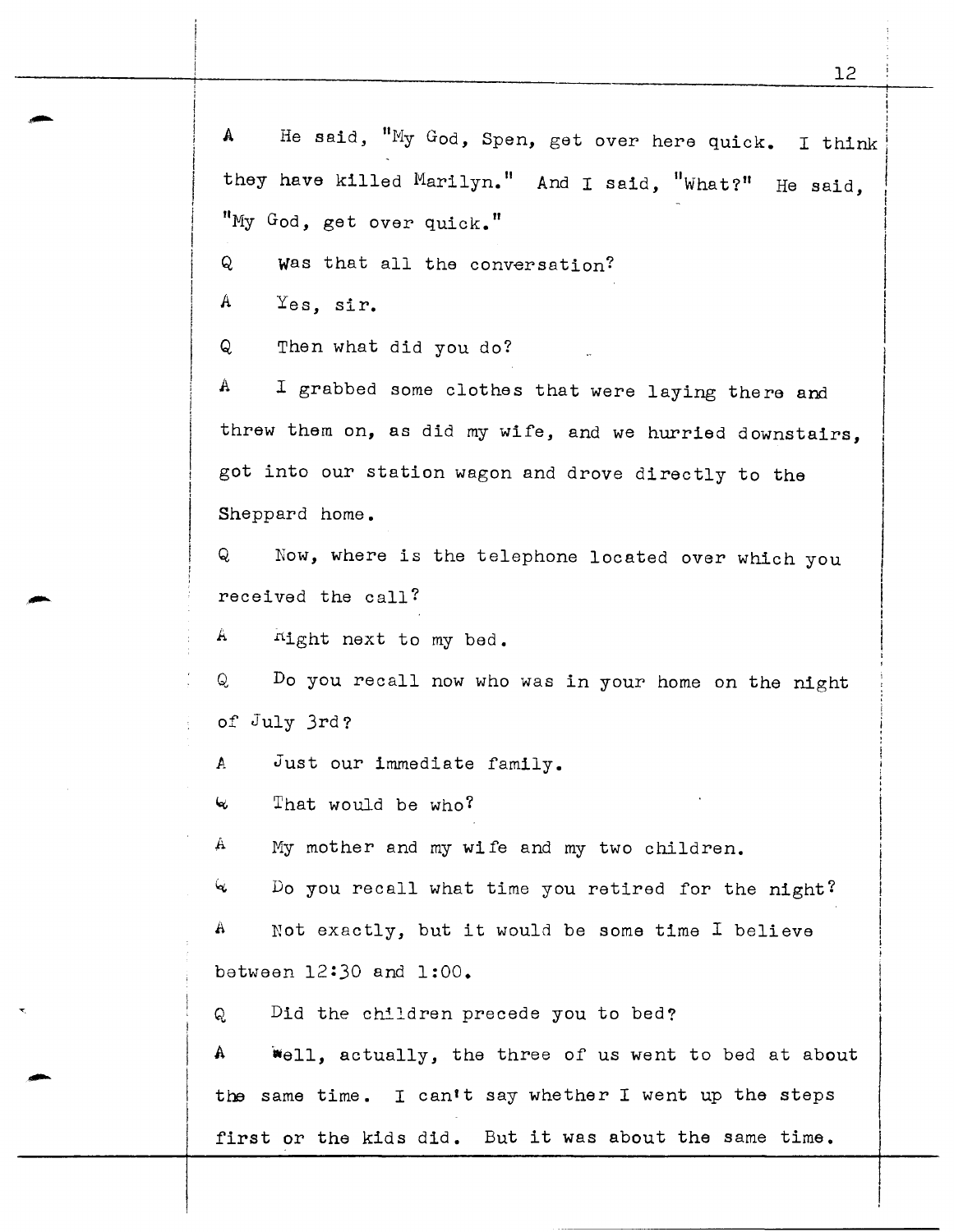$Q$  When you say the three of you, who do you mean by the three of you?

 $A$  My two children and myself.

Q Then your wife and mother had previously retired? A No. My mother had previously retired, but my wife did not.

Q Do you have any idea as to what time your wife retired?

A I don't precisely, no.

Q Did you have any telephone calls after you retired except this one that we have mentioned?

A No, sir.

Q Did the children or your wife to your knowledge or your mother to your knowledge have any telephone calls after midnight?

 $A$   $N_0$ , sir.

Q How long do you think, then, it took you to get over to the Sheppard home?

A From the time I received the call?

 $Q$   $Yes$ .

I

i

 $\overline{\phantom{a}}$ 

 $A$  Well. I would judge probably about five minutes.

Q, And how did you go?

 $\overline{A}$ I drove over.

 $\mathsf Q$ You and your wife went together?

A That's correct.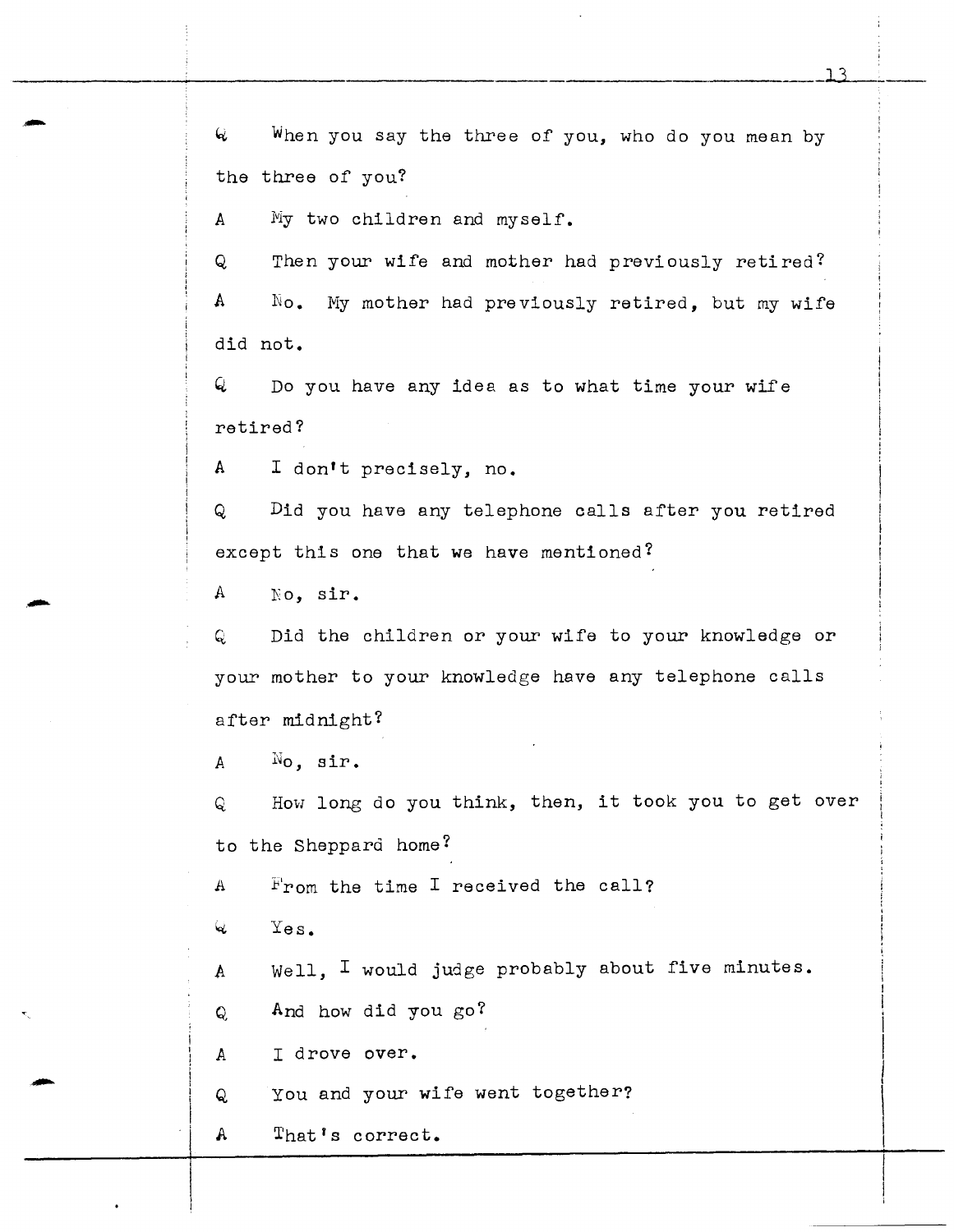4 When you got to the Sheppard home were you met by anybody? A No, sir.  $\omega$  What door to the Sheppard home did you go into? A The door that is on the Lake Road side.  $Q$  Was that door opened or closed? *A* The door was closed. Q Was it locked? A No, sir. Q Then all that was necessary to do was to turn the knob and push the door open? A That's right. <sup>~</sup>Do you know whether your wife preceded you or you preceded your wife when you went into the house? A I can't truthfully say. I think we both went in together.  $Q = I$  wish you would now relate to the best of your recollection what you saw when you got into the house

and what was said to you and what you said and what you did.

A Well, as we went in the first thing I noticed was the doctor's medical bag laying in the hallway, and I do remember at that same time seeing the door that opens on to the lake being opened, and that is all I remember of first impressions.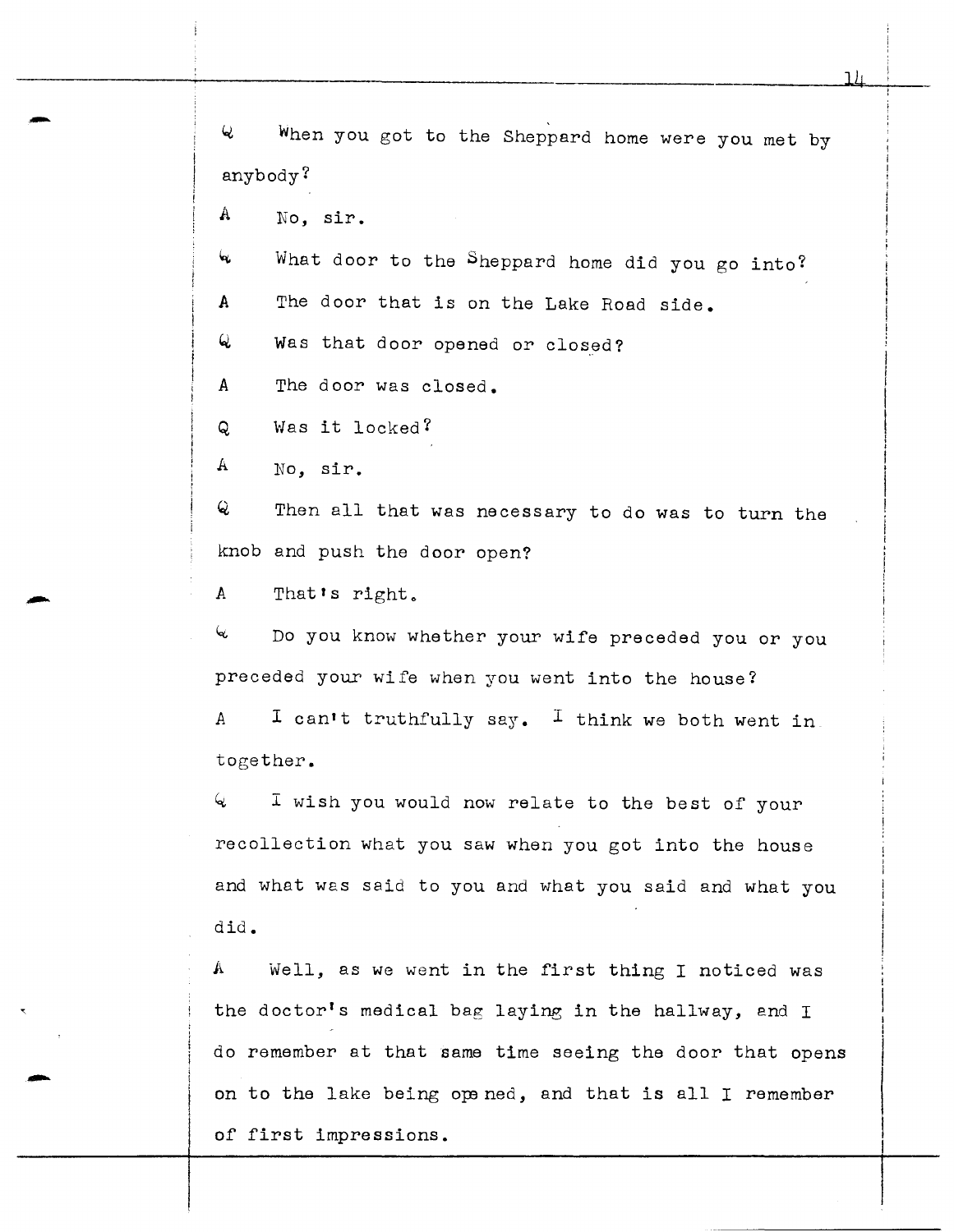I went immediately in to the den which is to the right of the hallway as you go *in,* and Dr. Sam Sheppard was half sitting and half lying in this big easy chair, and we went immediately to him and asked him what had happened, and he said, "I don't know, but somebody should try to do something for Marilyn." My wife immediately went upstairs and I stayed there with Dr. Sheppard and said something like, "Sam, get a hold of yourself, tell me what happened." He said, "I don't know exactly what happened." He said, **ttAll** I remember is waking up on the couch and I heard Marilyn screaming and I started up the stairs and something or somebody clobbered me and the next thing I remember I came to down on the beach and I came back up the stairs and I think I tried to do something for Marilyn, and that's all I know, that's all  $I$  know."

 $\omega$  Go ahead.

*A* Almost immediately after, my wife came downstairs, and looked at me and shook her head and said, "Hon, call the police, call the ambulance, call everybody." I then called the  $bg$  Village police department and told them to come up and following that I called  $Dr$ . Richard Sheppard and told him to get up right away.

Go on. Q

 ${\tt A}$  . The first to respond were the police and the ambulance

i l  $\mathbf{I}$ 

 $\vert$ 

 $\overline{\mathbb{L}}$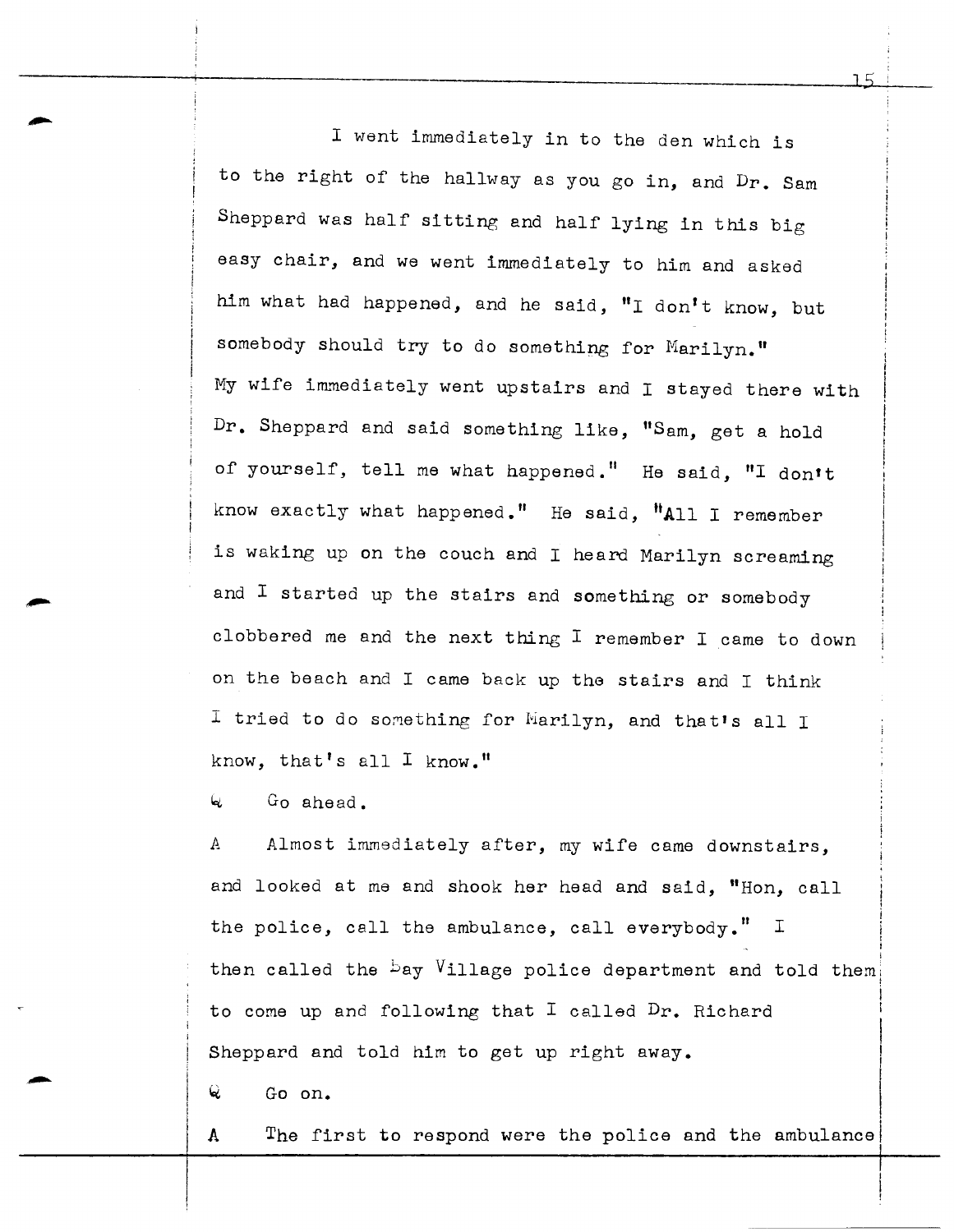which was manned by the Bay Village firemen, and to the best of my knowledge the first man to come in was Officer Drenkhan.

Q Spell it?

 $A$  D-r-e-n-k-h-a-n, I believe.

To interrupt, how was Dr. Sam Sheppard attired?  $Q$ The only thing I remember his having on were trousers. A Q Do you recall anything else about him? A Do you mean with regard to his dress?  $\omega$   $Y_{\text{es}}$ .

 $A$  Truthfully, sir, I can't. I understand that he  $-$ Q No, don't tell that. What about his physical condition?

*<sup>A</sup>*I did notice a slight groove or bump on the right side of his face.

 $Q$  Anything else?

A **No.** sir.

Q bid he complain to you about anything other than his wife?

 $A$  Yes. He complained about his neck. He did some time right at that time get up from his chair and walk out to the kitchen and back, held his hands over his neck behind, and said,  $"I$  think my neck is broken." Q Was his trousers wet, did you notice whether or not his trousers were wet?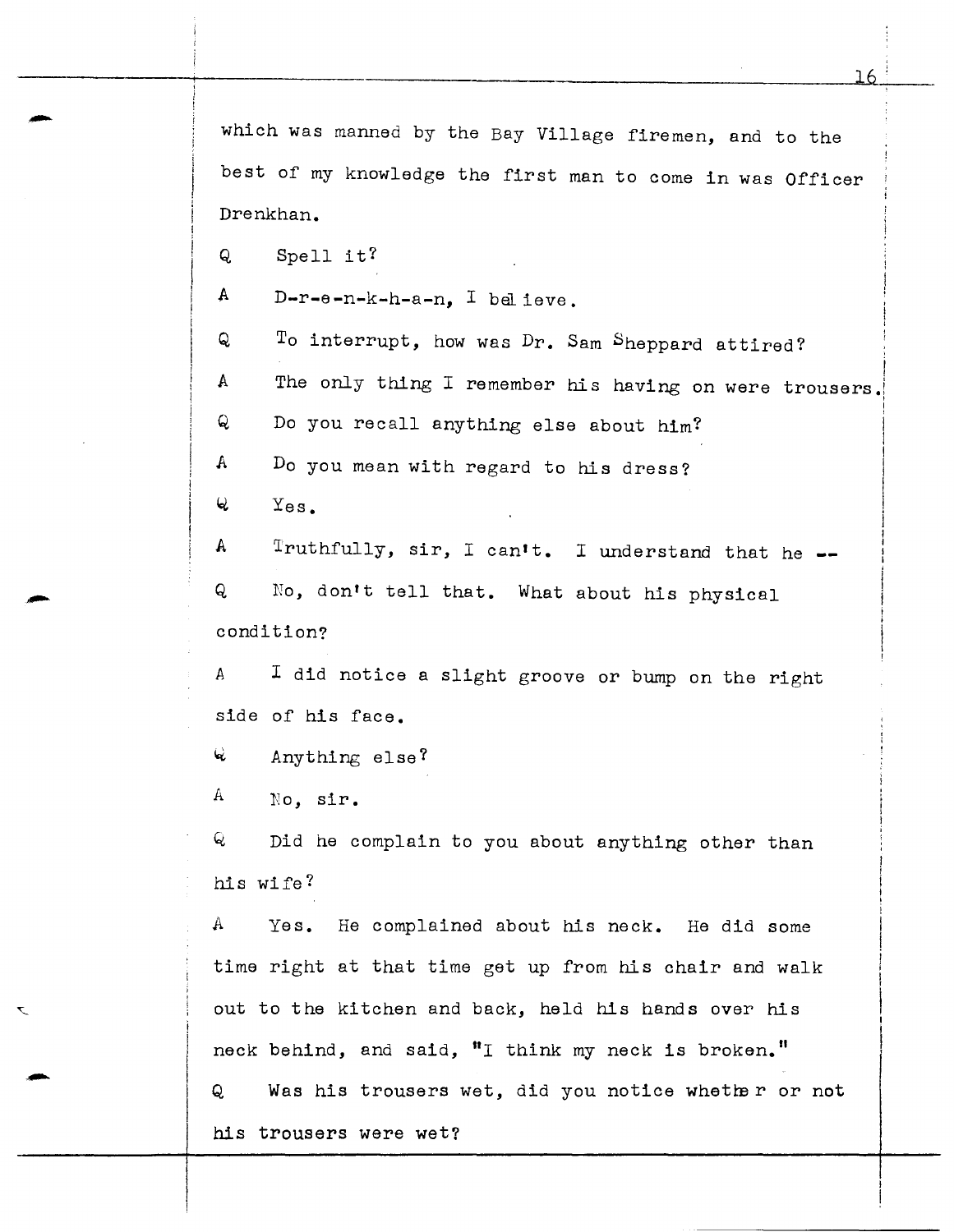A I did not notice. Q Did you notice whether or not the upper part of his chest and shoulders were wet? A I know that his shoulders were dry. Q Did you touch his shoulders? A Yes, sir. Q Did you touch his hair? A No, sir. Q Did you notice whether or not it was dry or wet? A I didn't notice. Q Did you observe anything on his trousers? A  $N_0$ , sir, I did not. Q Had you seen these trousers before?  $A$  Truthfully, sir, at that time I didn't even pay any attention to the trousers, other than to know that he had trousers on. Q Did he have any shoes on and stockings? A I didntt even notice that. Q Did you try to do anything for him? I I i  $\mathbf{i}$ I ' I I I A  $\hskip.1cm$   $\tilde{\text{No}}$ , sir, other than to talk to him, as I said, and try '<br>! to find out what had happe ned. Q. Did you go into the bedroom where Mrs. Sheppard was found dead?  $A$  No, sir, I did not go into the bedroom.  $Q$  Did Dr. Sheppard go into the bedroom where the death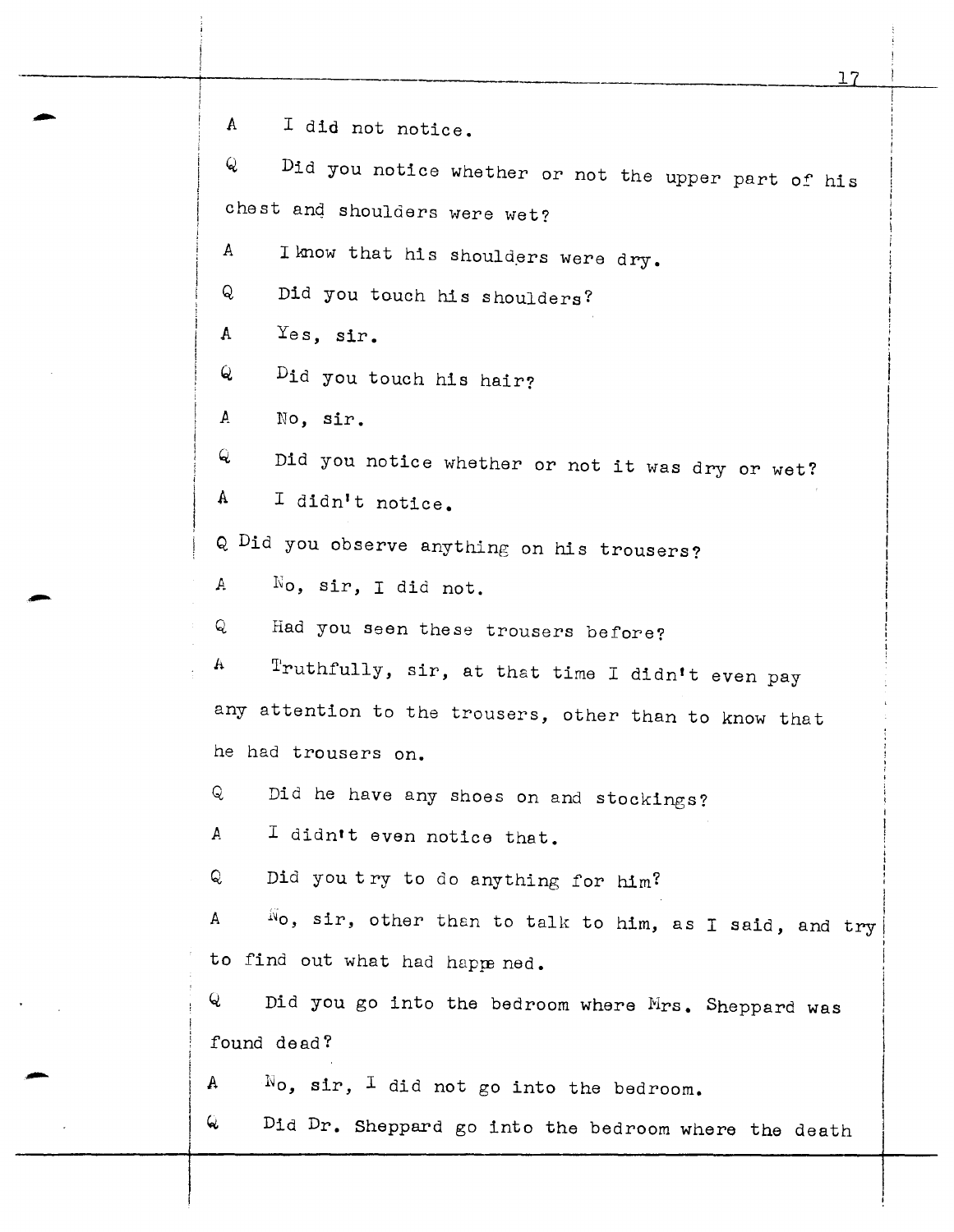occurred during your stay at the home, at the Sheppard home?

A Dr. Sam Sheppard?

Q Yes, Dr. Sam Sheppard.?

A No, sir.

Q You say the ambulance was manned by firemen arrived and then Officer Drenkhan arrived. Who came next, to the best of your knowledge?

*A* I believe Dr. Richard Sheppard.

 $Q$  Do you have any idea as to the time that he arrived?  $A$  Not accurate. I would say from, oh, five to ten minutes after the police and the ambulance got there.

 $Q$  Did you have any conversation with Dr.  $R_1$  Eichard Sheppard? *A* No immediate conversation I don't believe at that time.

Q What did you observe when Dr. Richard Sheppard got there or what did you see him do?

A He came in the house am he immediately went upstairs and I remember his coming down and asking if anyone had a knife, and there was some flurring around in the kitchen looking for a knife.

Q Who did the flurring?

<sup>A</sup>**Well,** there were several of us there at that time. I can't be certain, but I believe it was one of the firemen who got a knife for him.

! I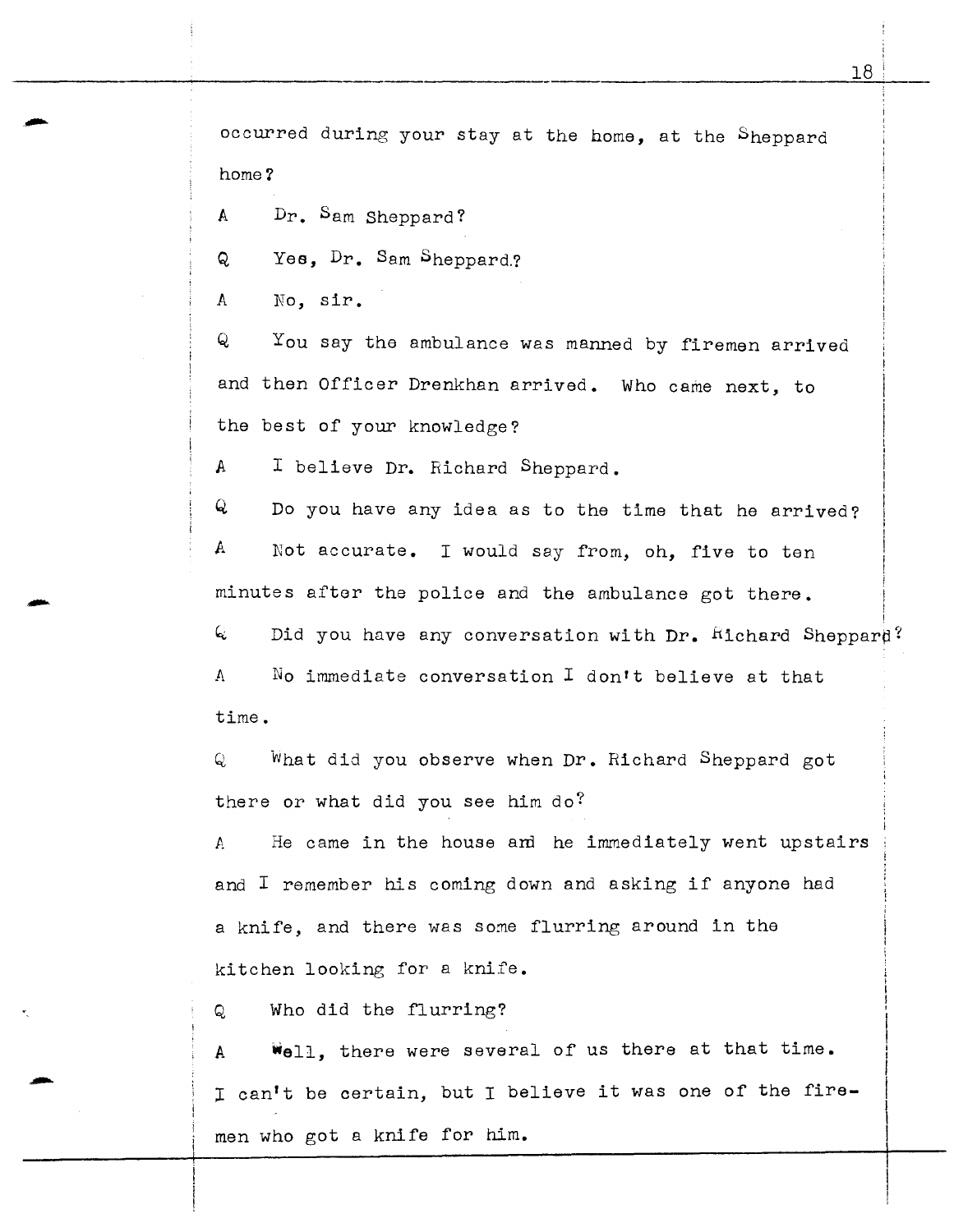Q What did he want the knife for?

A I don't know, sir.

Q Did he talk to his brother, Dr. Sam Sheppard before he went upstairs, before he went in the kitchen and then upstairs?

A Not to my knowledge.

 $\mathcal{Q}$  When you called Dr. Sheppard, Dr. Richard Sheppard. did you tell him what was then existing or what had happened?

A Well, I can't give you my exact words, but I indicated I believe what had happened.

Q Could you give us some idea of what you said? A Well, this is just guessing, but  $\texttt{I}$  believe that  $\texttt{I}$ said, "Rich, you better get up here quick, something terrible has happened, I think Marilyn is dead or been killed," or something like that. I can't tell, remember specifically what  $I$  said.

 $Q$  When Dr. Richard Sheppard got there did he talk to anyi one before he went upstairs? I i !

A I can't say for certain. It seems as if he asked, I heard him say to someone "Where is she?" or something like that, but  $I$  can't be certain of that.

Q Now, do you\_ know what time the Chief arrived, approxi-1 mately?

A No, sir, I can't tell.

i

l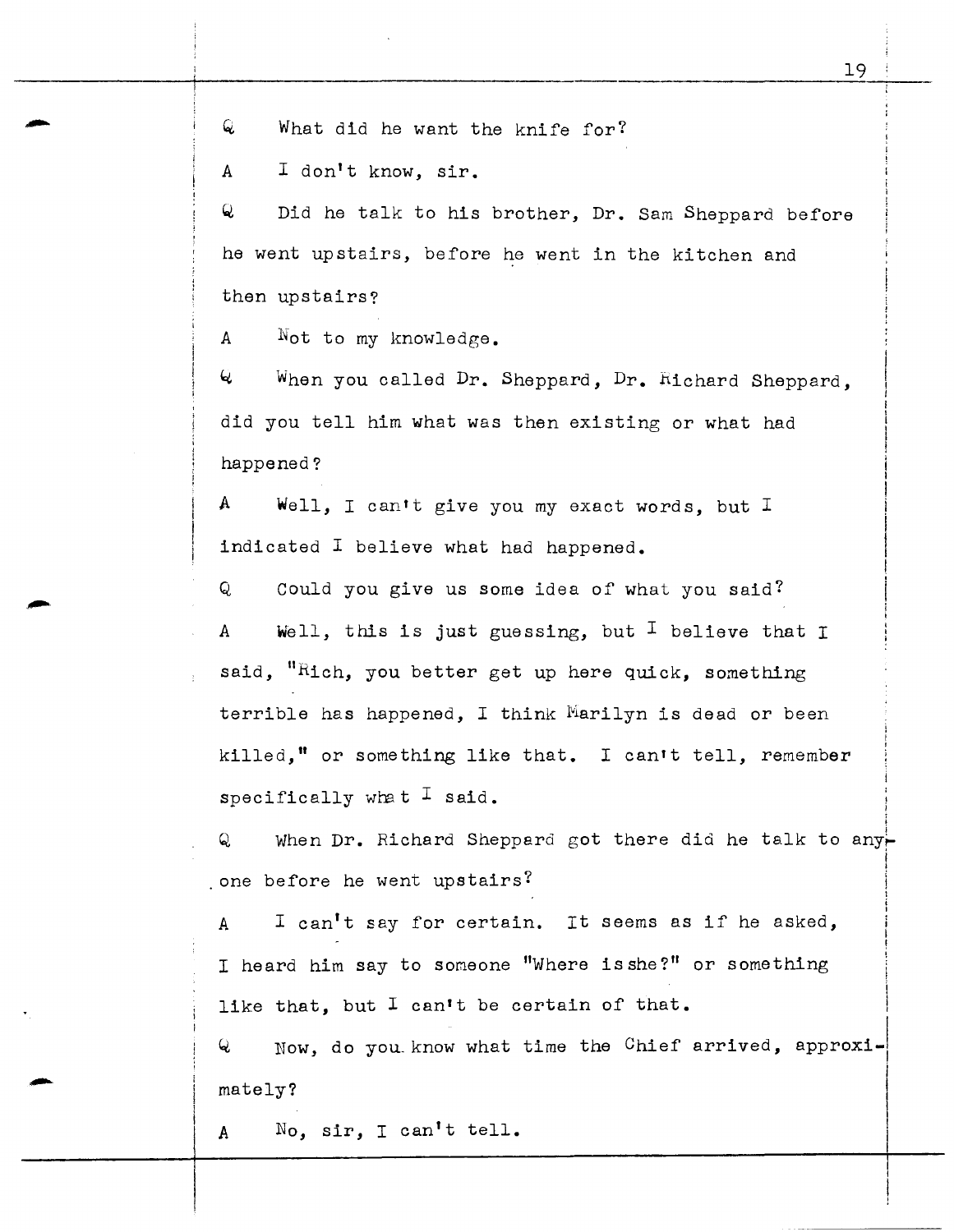• fols

Q During the list of names, you arrived with your wife, and then the ambulance arrived with the firemen, and then Officer Drenkhan and then Dr. Richard Sheppard and who came next, do you know?

A I truthfully don•t know who did come next.

Q What did you tell the police or the officers of Bay Village to do, did you give them any directions?

A Yes. Officer Drenkhan asked me what I thought we should do. I said, "I think we should call some outside help immediately," and directed him to call the Coroner's office and whoever else he thought he should call.

Q You leave that at his discretion?

A Yes. I believe he said, "Well, how about Cleveland Homicide?" and I said fine, or something like that. I can't remember precisely.

Q Now, how long did you stay at this time in the house or about the house?

A Well, I can't tell exactly how long it was I stayed. we were all pretty much upset. But the first time I left I would judge would probably have been, oh, roughly 45 minutes.

Q During that time was there any further conversation with Dr. Sam Sheppard and Dr. Richard Sheppard?

A Not that I remember, except that when Dr. Richard Sheppard came down from upstairs he did go over and talk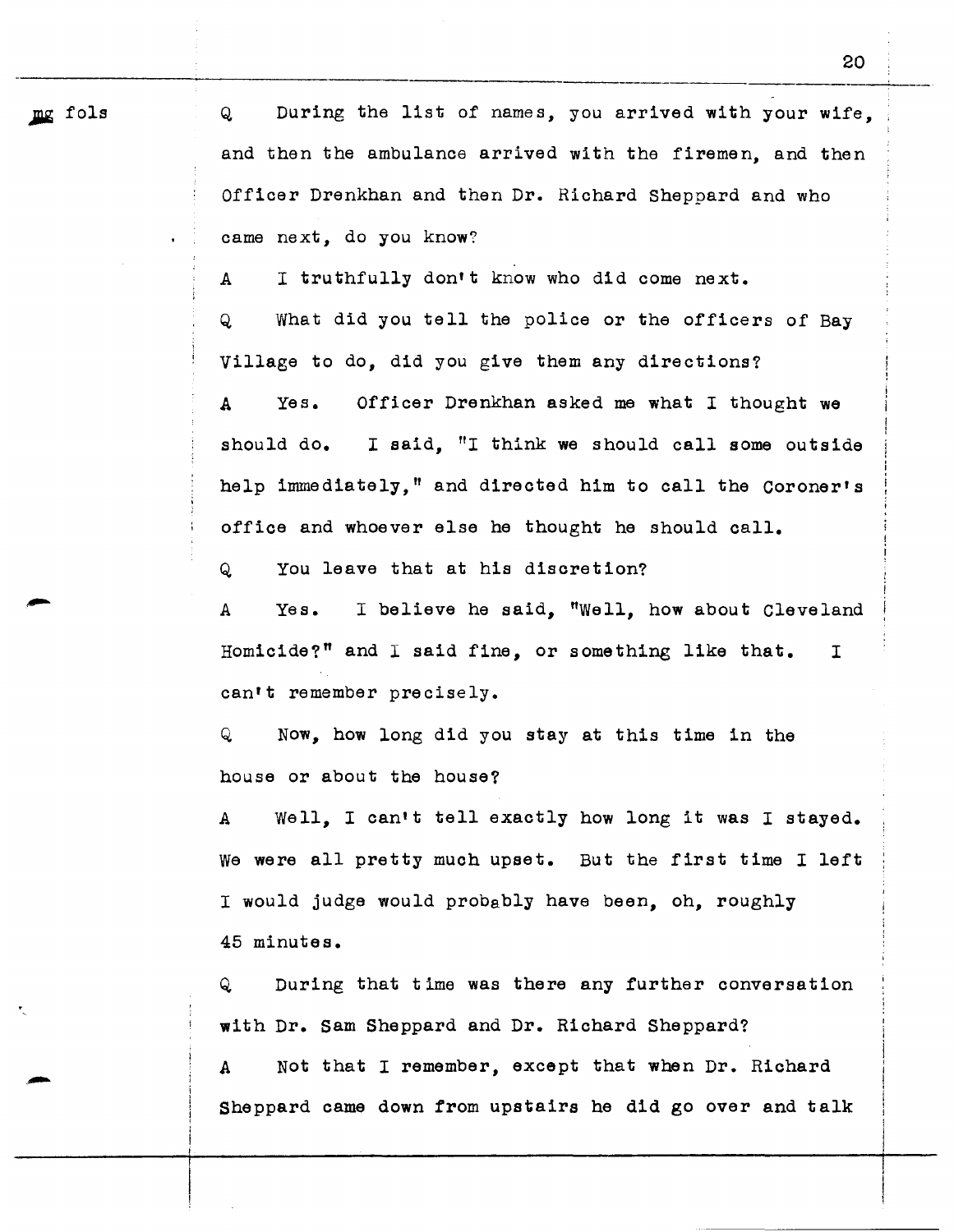to Sam briefly then. I didn't hear the conversation. I don't know what was said. Q Then after Dr. Richard talked to Dr. Sam, what happened? A Well, I can't state specifically what happened. Everything, everybody was there then that I had mentioned. Q What time was Dr. Sam Sheppard removed from the house? <sup>A</sup><sup>I</sup>can•t tell that, I don•t know. Q were you there when he was removed? A I don't believe I was. I didn't see him being removed. Q Do you know who moved him? A No, sir. I didn•t see it. I heard. Q What did you hear? A Well, I heard that he went west, in the car with Dr. Stephen Sheppard. Q Did you see Dr. Stephen Sheppard come then? A I did not see him come. Q When you left to go to your home, who did you leave in the Sheppard home? A Well, the police department was there, of course, and Dr. Richard, my wife, and I can't truthfully say whether the rest, whether anybody else was there or not. Q You left your wife there? <sup>A</sup>Yes, sir.  $\mathbf{I}$  $\vert$  $\mathbf{I}$ I  $\mathbf{I}$  . i i I I I I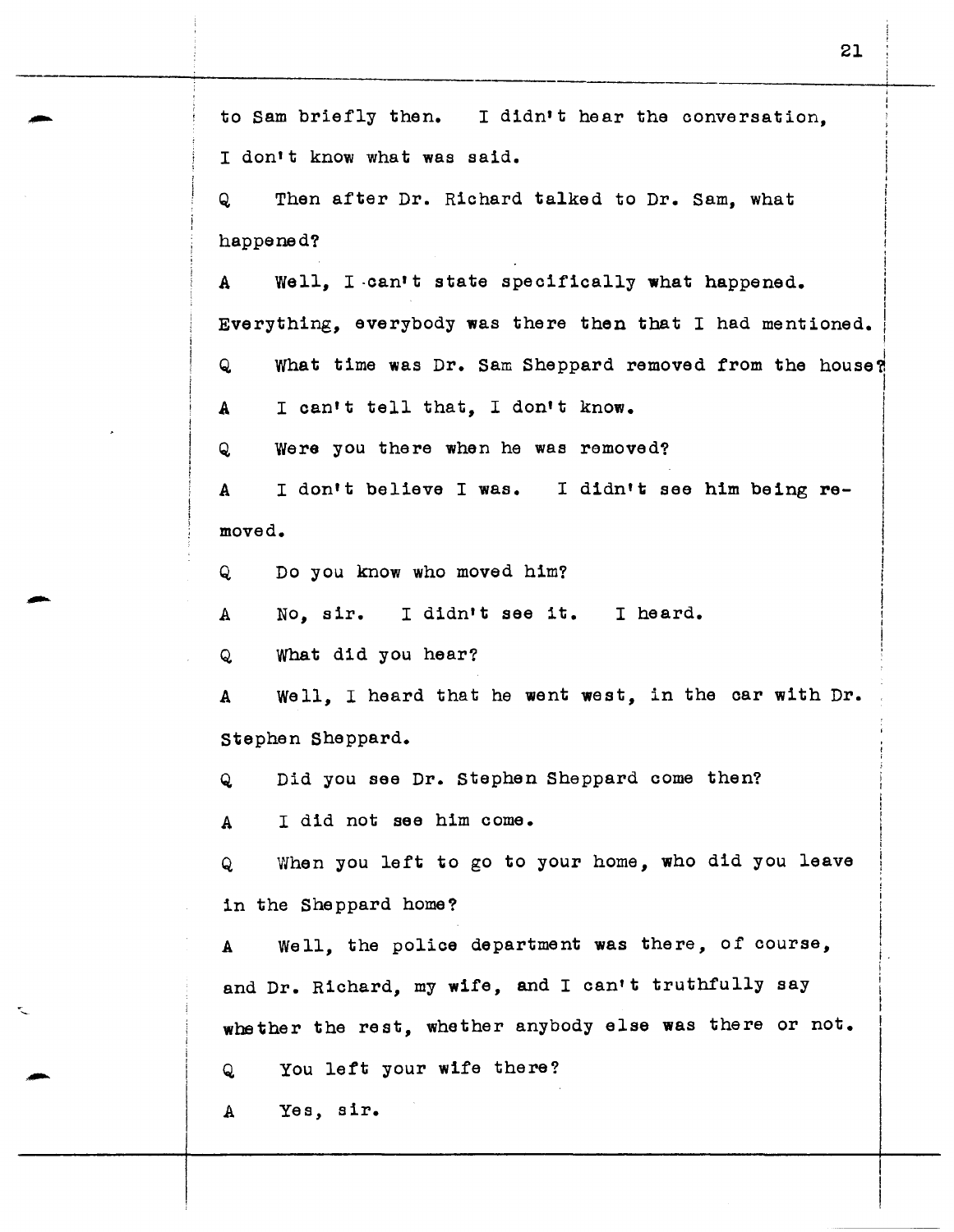Q What was the purpose of your leaving? A Well, it suddenly occurred to me, and I mentioned to my wife, that we had rushed off and left the house unlocked, and I says, "I think I will go home and lock up the house because mother and the kids were there." And she said, "Oh, don't do that, don't bother waking up the kids." And I still felt it should be done. So I went home and woke up my son, Larry, and told him what had happened and instructed him to lock the door after I left, the one door can be locked only from the inside. Q Then where did you go then? A Then I went back over to the Sheppard home. Q And you stayed there from then on? A Well, probably from then on the whole day, I believe. Q can you recall how long you remained at home when you went to wake up your son? A Well, not specifically, no. Q How long do you think it took from the time you left until the time you got back? A Well, I would judge ten to fifteen minutes. Q When you got back were there any new people there than at the time that you left? A Well, I believe that there were, but I can't be certain. I mean, things had happened so fast and the whole thing was such a shock I just can't remember whether,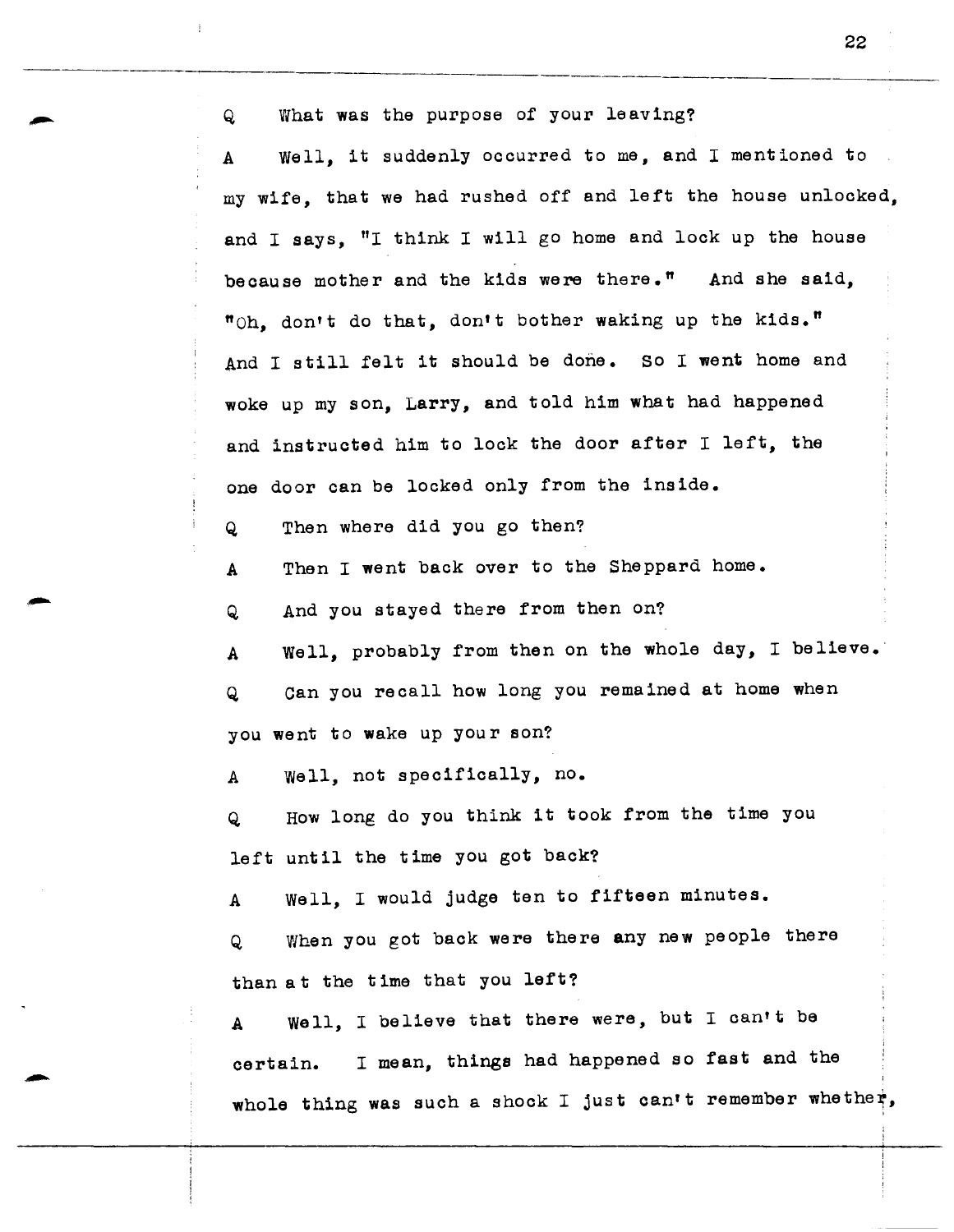just the events of their coming, that is, when they came. <sup>Q</sup>was Dr. Richard still there, Richard Sheppard? A I don't remember.

Q Was Dr. Stephen Sheppard there?

A Well, they were both there sometime during the morning. but at that specific time just when I came back I can't remember whether they were there or weren't there.

Q Did you observe Dr. Stephen Sheppard come to his brother's home, Dr. Sam Sheppard?

A No, sir.

Q Did you make any observations of the things that happened after you came back the second time, that is, after you left and then came back?

A No specific observation other than more or less what I had seen the first time I was over. I do recall going down onto the beach with Chief Eaton and seeing some footprints, which we followed over to the westerly pier of Metropolitan Park, and later learned, I guess, that it was our firemen's footprints that we had followed. They had already gone over that way. And we talked, the Chief and *I,* talked with a couple of fishermen on the wall there or on the wharf.

Q What did they tell you, what did the fishermen tell you, can you recall?

A Well, we had asked, we asked them if they had seen

-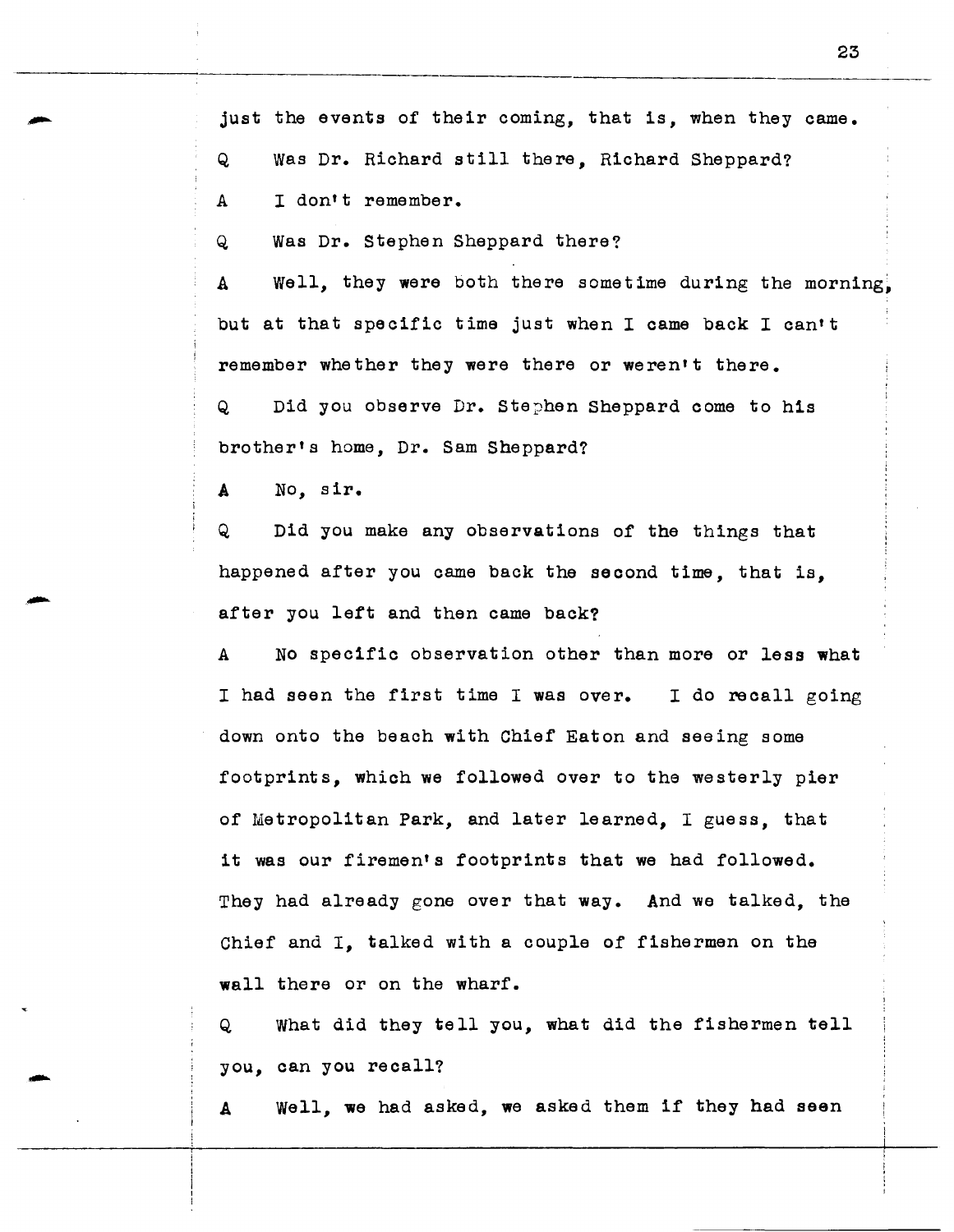any person or persons walking along the beach at any time, and they reported having seen two, what appeared to be teen agers walking in that general area. I believe that they said around, around  $5:00$  or  $5:30$ . I can't be certain of that. The Chief made a record of it.

Q Do you recall what time that was that you talked to them?

A No. sir. I don't.

Q After you got back do you recall having any conversation with Sam Sheppard?

<sup>A</sup>No, sir.

Q Or was he still there or was he gone?

A I believe, sir, that he was gone, but I can't be certain of that. But I did not have any more conversation with him.

Q Did you go anyplace in the house other than the study off to the right of the hall? What other rooms did you go into?

A At what time?

-

Q When you arrived there or shortly, during the time you were there in the morning.

A Well, immediately upon arrival I was in the study, and I was in the kitchen, and shortly after, I believe it was right after the firemen and policemen came I did go up the steps and look into the room.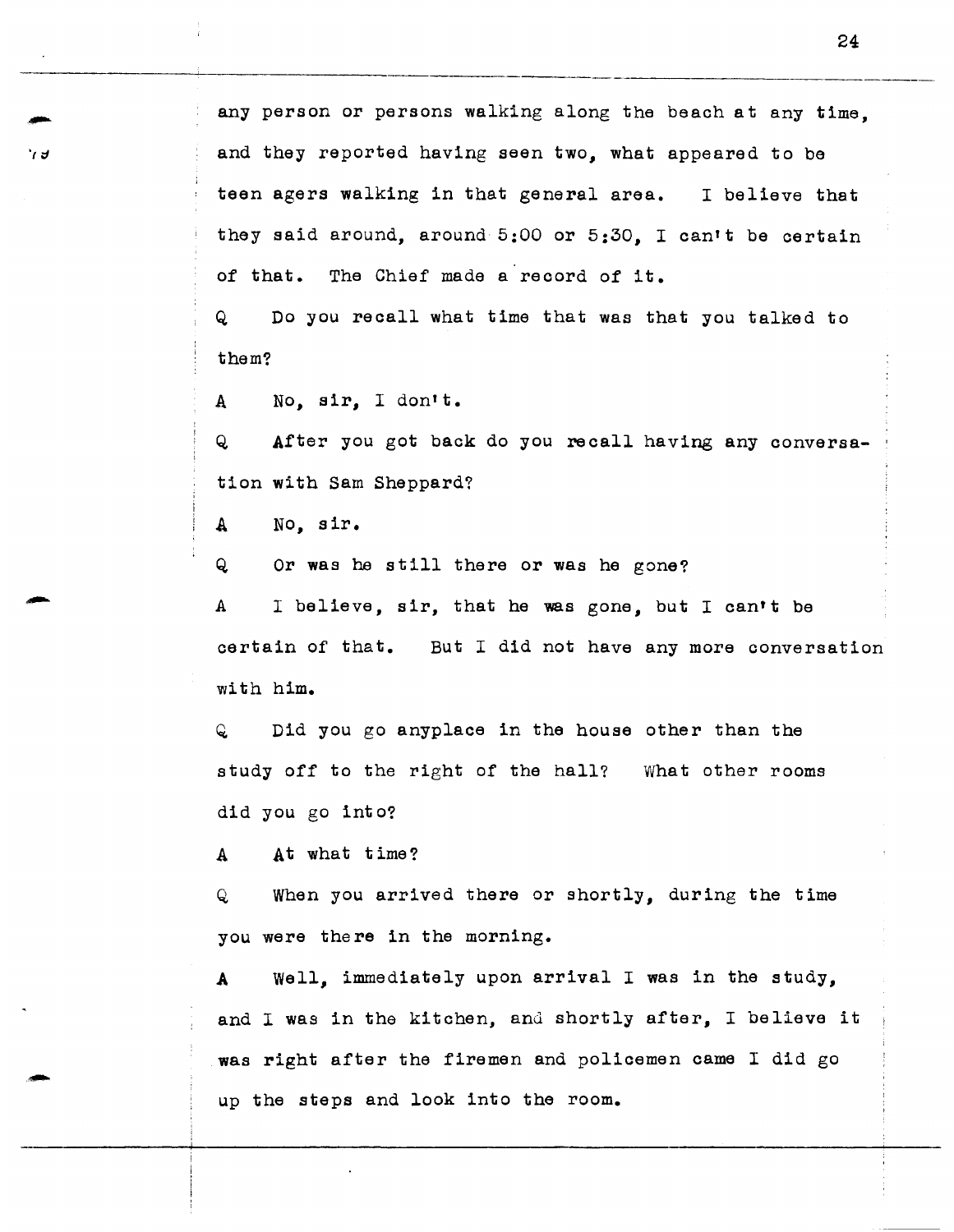Q Did you go in the living room?

A You mean immediately at that time?

Q Yes.

A No, sir, not at that immediate time.

Q Subsequently did you go in the living room?

A During the day?

Q During the early morning. Did you walk through the living room?

A Well, I know that I walked through the living room and went out the northerly door when I want down on the beach, yes.

Q What was the condition of the living room?

A Well, I noticed that the desk that was there, the drawers were pulled out, and that there was some stuff laying around there.

Q Would you call that chaos?

A No, sir.

Q Or chaotic?

A No, I wouldn't call it that, sir.

Q Did Dr. Sheppard discuss with you anything at all about the taking of Dr. Sam Sheppard to a hospital, did anyone discuss that with you?

A No, sir.

Q Did you order the removal of Dr. Sam Sheppard to a hospital?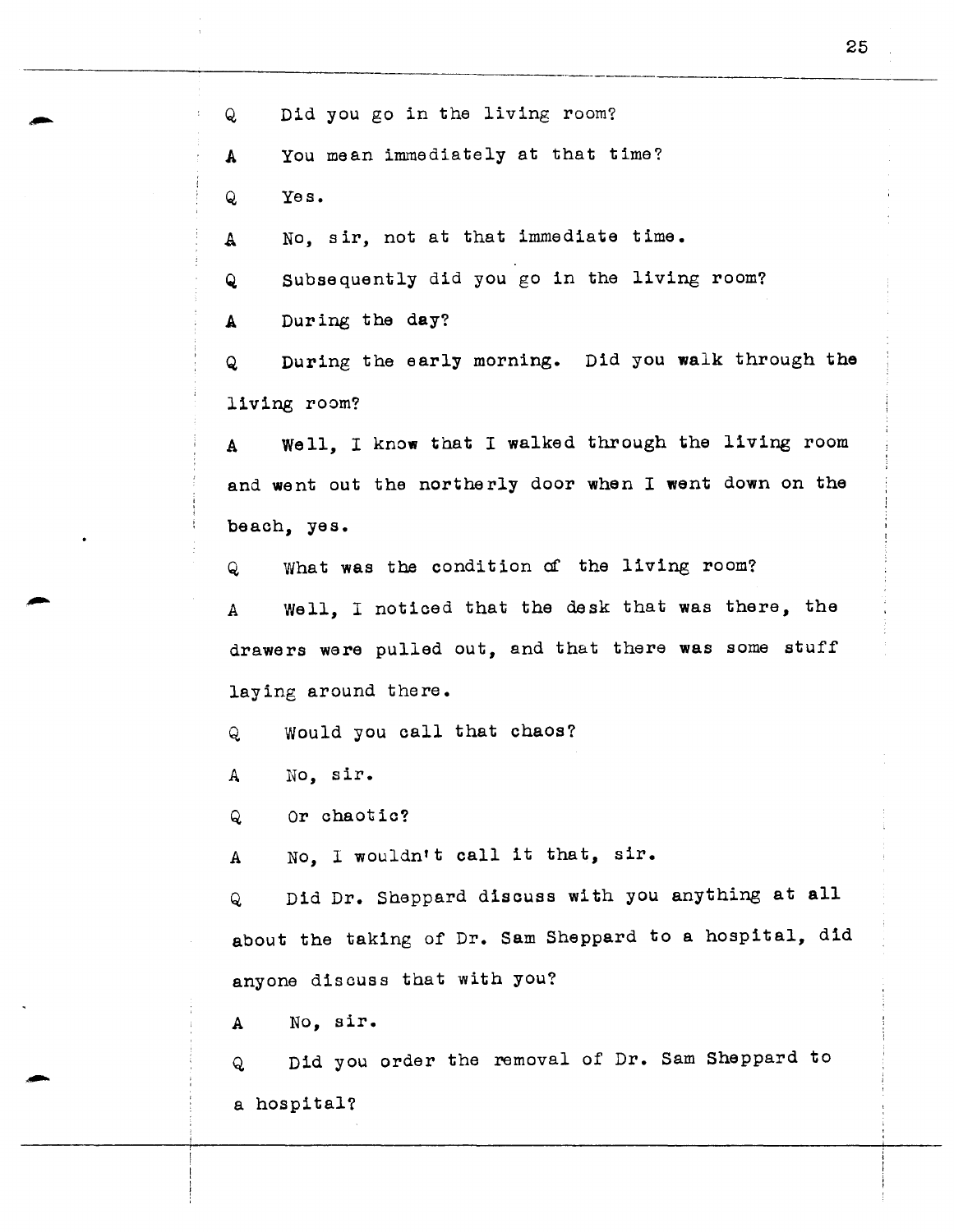A I did not.

Q Did anyone ask your approval on the removal of Dr. Sam Sheppard to the hospital?

A No, sir.

Q When you walked down on the beach can you tell us the condition of the lake at that particular time?

A There were swells, but it was not exceedingly rough. Q How wide, approximately how wide is the beach from the; embankment out to the edge of the lake?

A You mean at that particular point at the foot of the stairs?

Q Yes, at the foot of the stairs, and other places that you can describe that you are acquainted with.

A Well, at that particular point at the foot of the stairs, if there are no waves and the lake is flat, <sup>I</sup> would judge perhaps six feet.

Q And at this time was there any beach or was the water or the waves clear up to the steps?

A At this time there was some beach.

 $Q$  How much?

A Well, I would estimate about three feet in between waves, so to speak. It would wash up and then wash back. Q If you walked on the beach, which you did, would you get wet at that time on the morning that you were there?  $A$  No. You could walk on the beach without getting wet.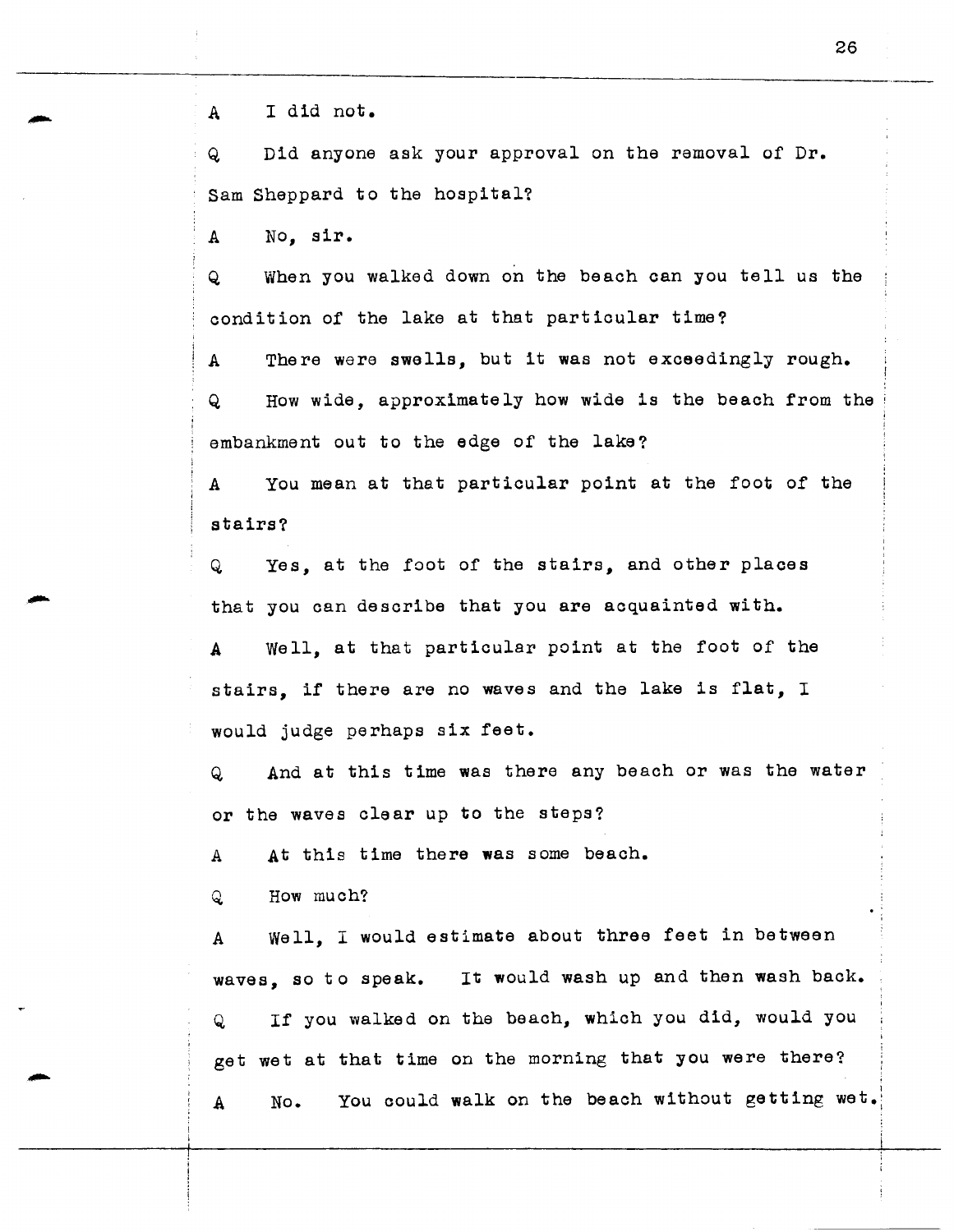Q Would the waves come up high enough to splash you with water?

A No.

Q What was the temperature of the water at that time, do you know, was it cold or warm or chilly?

A I have no idea.

Q During your acquaintance did you have any occasions to be in the company of Dr. Sam Sheppard and Marilyn? A Yes.

Q, Would you call them numerous or occasionally?

A Well, for last year I would say occasionally. In other words, sometimes it might be twice a week we would be in their company, and again we might not be in their company for a couple of weeks.

Q When Dr. Sheppard, Dr. Sam Sheppard and Marilyn Sheppard came to your home, did they make themselves at home, did they do things the same things that you, your wife,and children would do in the home?

A Yes, they made themselves very much at home. Q Did Marilyn Sheppard come over alone to visit? A On occasions she would. Not often. Q were there other people present when you were together, other groups, other couples? A Yes, on a lot of occasions there were.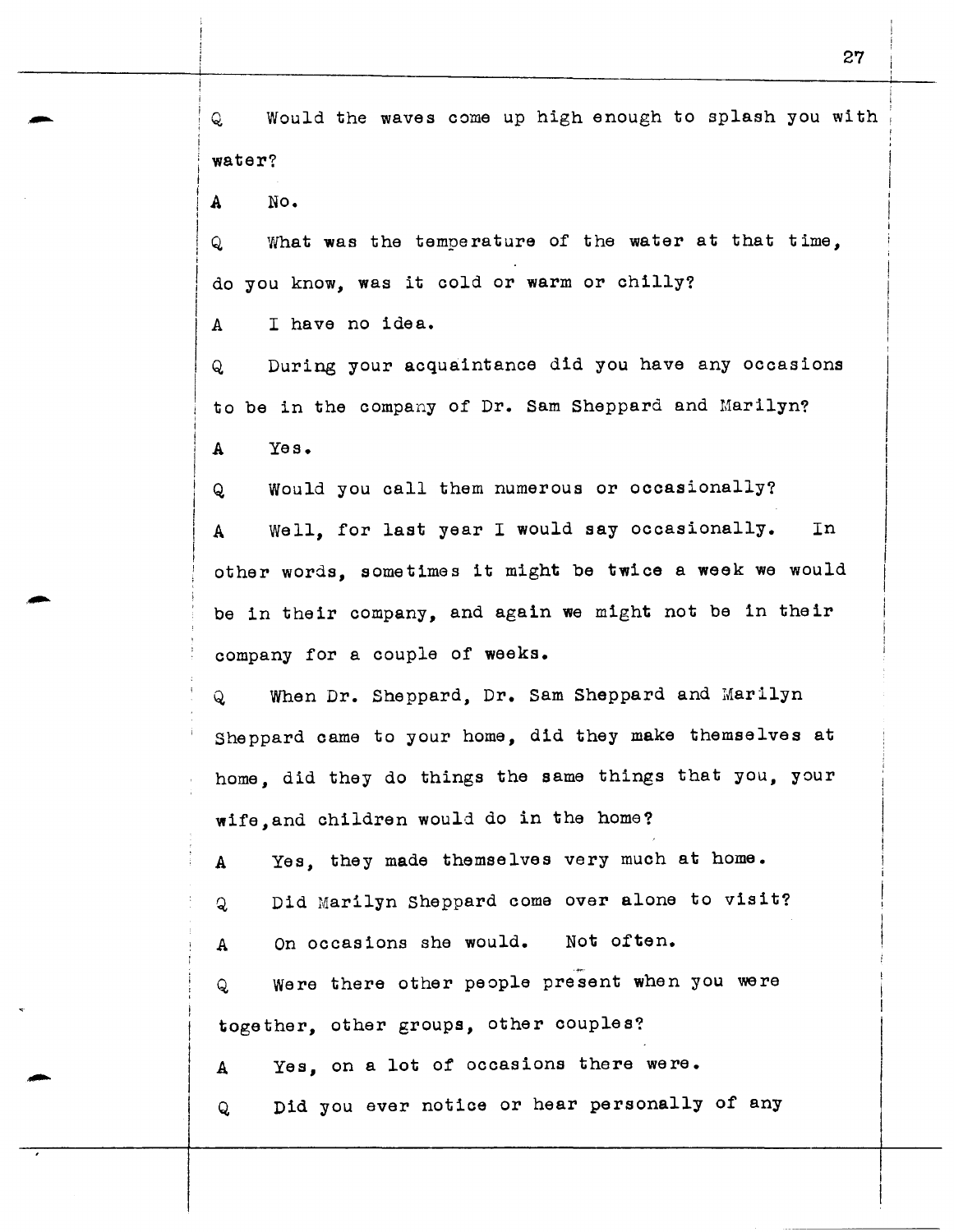arguments or difficulty between Marilyn Sheppard and Sam Sheppard?

A Nothing specific. Normal arguments that any couple might have. I would suggest, truthfully, that perhaps they argued less than my wife and I did.

Q How did Dr. Sheppard, since you bring that up, did Dr. Sheppard treat his wife like you treat your wife? Put it this way, when you have a project, when you are going to do something or purchase something, do you discuss that with your wife?

A I most certainly do.

80

Q Do you know whether Dr. Sam Sheppard discussed something like that with his wife when he decided to buy something?

A Well, no, I don't believe he did.

Q In so far as you know, he didn't?

A Yes, I would say that would be right.

Q Were there any disagreements about the purchases that Dr. Sam Sheppard made or may have made, with his wife?

A Well, I had heard a couple of mild disagrements to the effect that perhaps he was going out and buying a car or something like that when she could use soma new furniture.

Q Did you notice Dr. Sheppard's disposition and evidence of a bad temper?

Ĵ.

A No, air, I never did.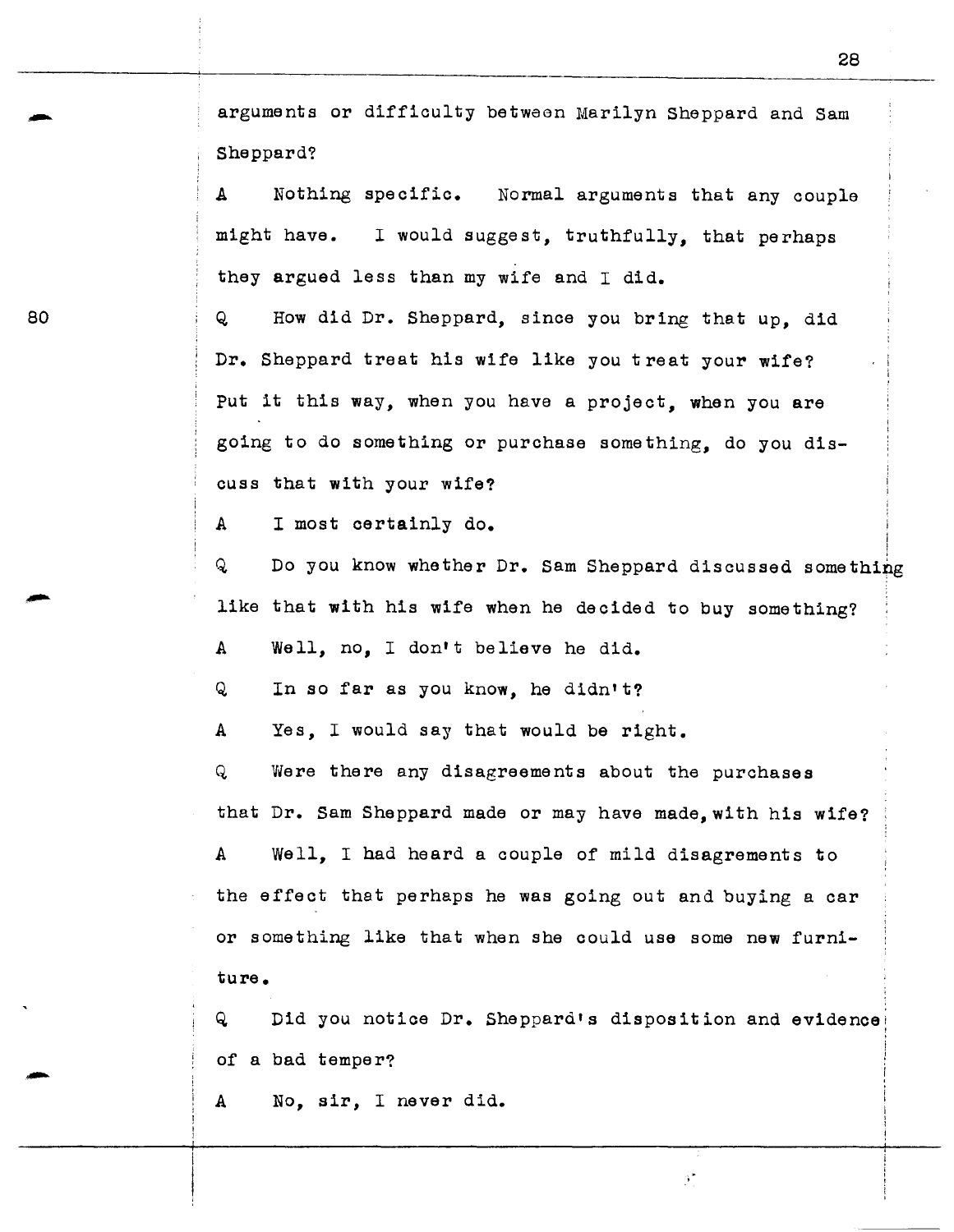Q Were you ever present when Dr. Sheppard disciplined his son? A No, sir. Q Do you have any knowledge of Dr. Sheppard's son being disciplined? A No, sir. Q Did you ever see Dr. Sam Sheppard in a violent rage? A No, sir, I did not. Q Can you describe the condition of the couch in the living room of the Sheppard home, that is, when you arrived there or shortly after you arrived there? A No, sir, I cannot. Q Did you make any observations later on of the couch? A To my knowledge, the first time I saw the couch was sometime after your arrival. Q What was the condition of it then? A Well, it seemed to be smooth and generally in good order. Q Did you notice a jacket on the couch? A Yes, sir. Q A corduroy jacket? A I believe it was a corduroy jacket. Q Did you notice the condition of the corduroy jacket? A Well, it seemed to be folded neatly and just laying on the couch.

29 *<sup>i</sup>*